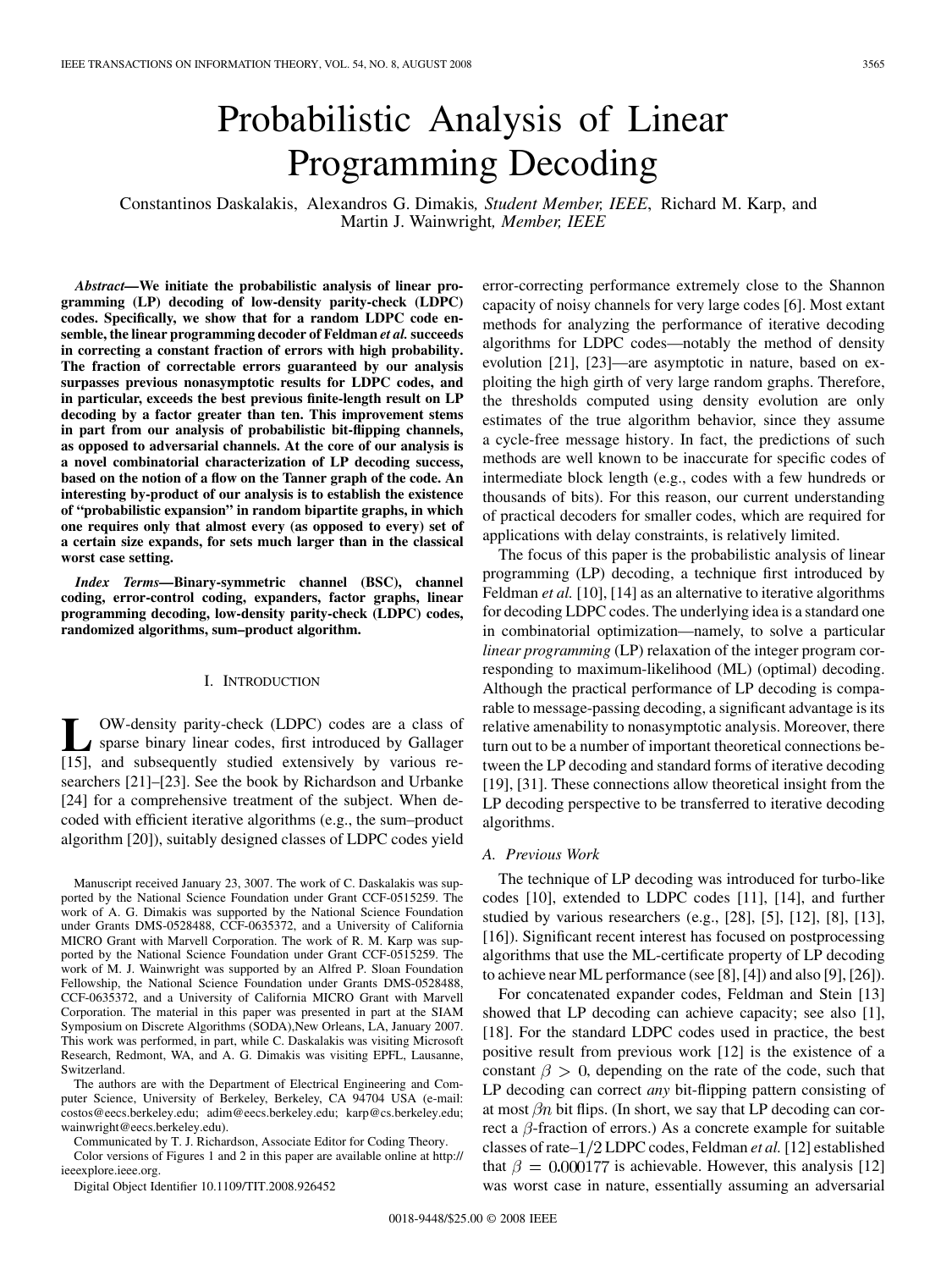channel model. Such analysis yields overly conservative predictions for the probabilistic channel models that are of more practical interest. Consequently, an important direction—and the goal of this paper—is to develop methods for finite-length and *average-case analysis* of the LP decoding method.

# *B. Our Contributions*

This paper initiates the average-case analysis of LP decoding for LDPC codes. In particular, we analyze the following question: what is the probability, given that a random subset of  $\alpha n$ bits is flipped by the channel, that LP decoding succeeds in recovering correctly the transmitted codeword? As a concrete example, we prove that for bit-degree-regular LDPC codes of rate  $1/2$  and a random error pattern with  $\alpha n$  bit flips, LP decoding will recover the correct codeword, with probability converging to one,<sup>1</sup> for all  $\alpha$  up to at least 0.002. This guarantee is roughly ten times higher than the best guarantee from prior work [12], derived in the setting of an adversarial channel. Our proof is based on analyzing the dual of the decoding linear program and obtaining a simple graph-theoretic condition for certifying a zero-valued solution of the dual LP, which (by strong duality) ensures that the LP decoder recovers the transmitted codeword. We show that this dual witness has an intuitive interpretation in terms of the existence of hyperflow from the flipped to the unflipped bits. Although this paper focuses exclusively on the binary-symmetric channel (BSC), the poison hyperflow is an exact characterization of LP decoding for any memoryless binary input symmetric output (MBIOS) channel. We then show that such a hyperflow witness exists with high probability under random errors in the bit-degree-regular LDPC ensemble. The argument itself entails a fairly delicate sequence of union bounds and concentration inequalities, exploiting expansion and matchings on random bipartite graphs.

## *C. Probabilistic Expanders*

An interesting by-product of our analysis is the proof of the existence of *probabilistic expanders*—that is, bipartite graphs in which *almost all sets* of vertices of size up to *and their subsets* have large expansion. One key point is that it is not sufficient to require a random subset of vertices to expand with high probability (w.h.p.), because we use the expansion combined with Hall's theorem to guarantee large matchings. What we need instead is that a random subset of vertices and all its subsets will expand w.h.p. which by Hall's theorem will guarantee that a random subset will have a matching. In effect, by relaxing the expansion requirement from every set to almost all sets of a given size, we show that one can obtain much larger expansion factors, and corresponding stronger guarantees on error correction. Our analysis relies on the fact that a random bipartite graph, conditioned on all the small sets having some expansion, will also have this probabilistic expansion for much larger constants  $\alpha$ . This innovation allows us to go beyond the worst case fraction of errors guaranteed by traditional expansion arguments [12], [25].

The remainder of the paper is organized as follows. We begin in Section II with background on error-control coding and LDPC codes, as well as the method of LP decoding. Section III describes our main result and Section IV provides the proof in a series of lemmas, with more technical details deferred to the Appendix. We conclude in Section V with a discussion.

## II. BACKGROUND AND PROBLEM FORMULATION

We begin with some background on LDPC codes. We then describe the LP decoding method, and formulate the problem to be studied in this paper.

# *A. LDPC Codes*

The purpose of an error-correcting code is to introduce redundancy into a data sequence so as to achieve error-free communication over a noisy channel. Given a binary vector of length  $k$  (representing information to be conveyed), the encoder maps it onto a codeword, corresponding to a binary vector of length  $n > k$ . The code rate is given by  $R = k/n$ , corresponding to the ratio of information bits to transmitted bits. In a binary linear code, the set of all possible codewords corresponds to a subspace of  $\{0,1\}^n$ , with a total of  $2^k$  elements (one for each possible information sequence). The codeword is then transmitted over a noisy channel. In this paper, we focus on the *binary-symmetric channel* (BSC), in which each bit is flipped independently with probability  $\alpha$ . Given the received sequence from the channel, the goal of the decoder is to correctly reconstruct the transmitted codeword (and hence the underlying information sequence).

Any binary linear code can be described as the null space of a parity-check matrix  $H \in \{0, 1\}^{(n-k)\times n}$ ; more concretely, the code C is given by the set of all binary strings  $x \in \{0,1\}^n$  such that  $Hx = 0$  in modulo-two arithmetic. A convenient graphical representation of such a binary linear code is in terms of its factor graph [20]. The factor graph associated with a code C is a bipartite graph  $G = (V, C)$ , with  $n = |V|$  variable nodes corresponding to the codeword bits (columns of the matrix H), and  $m = n - k = |C|$  nodes corresponding to the parity checks (rows of the matrix  $H$ ). Edges in the factor graph connect each variable node to the parity checks that constrain it, so that the parity-check matrix  $H$  specifies the adjacency matrix of the graph. An *LDPC* code is a binary linear code that can be expressed with a sparse factor graph (i.e., one with  $\Theta(1)$  edges per row).

Given a received sequence  $\hat{y} \in \{0,1\}^n$  from the BSC, the ML decoding problem is to determine the closest codeword (in Hamming distance). It is well known that ML decoding for general binary linear codes is NP-hard [2], which motivates the study of suboptimal but practical algorithms for decoding.

# *B. LP Decoding*

We now describe how the problem of optimal decoding can be reformulated as a linear program over the *codeword polytope*, i.e., the convex hull of all codewords of the code  $C$ . For every bit  $\hat{y}_i$  of the received sequence  $\hat{y}$ , define its log-likelihood as  $\gamma_i = \log\left(\frac{\mathbb{P}[y_i|y_i=0]}{\mathbb{P}[y_i|y_i=1]}\right)$ , where  $y_i$  represents the corresponding bit of the transmitted codeword  $y$ . Using the memoryless property of the channel, it can be seen that the ML codeword is

$$
\widehat{y}_{\text{ML}} = \arg\min_{y \in \mathcal{C}} \sum_{i=1}^n \gamma_i y_i.
$$
 (1)

<sup>&</sup>lt;sup>1</sup>Note that our analysis yields a bound on the probability of failure for every finite block length  $n$ .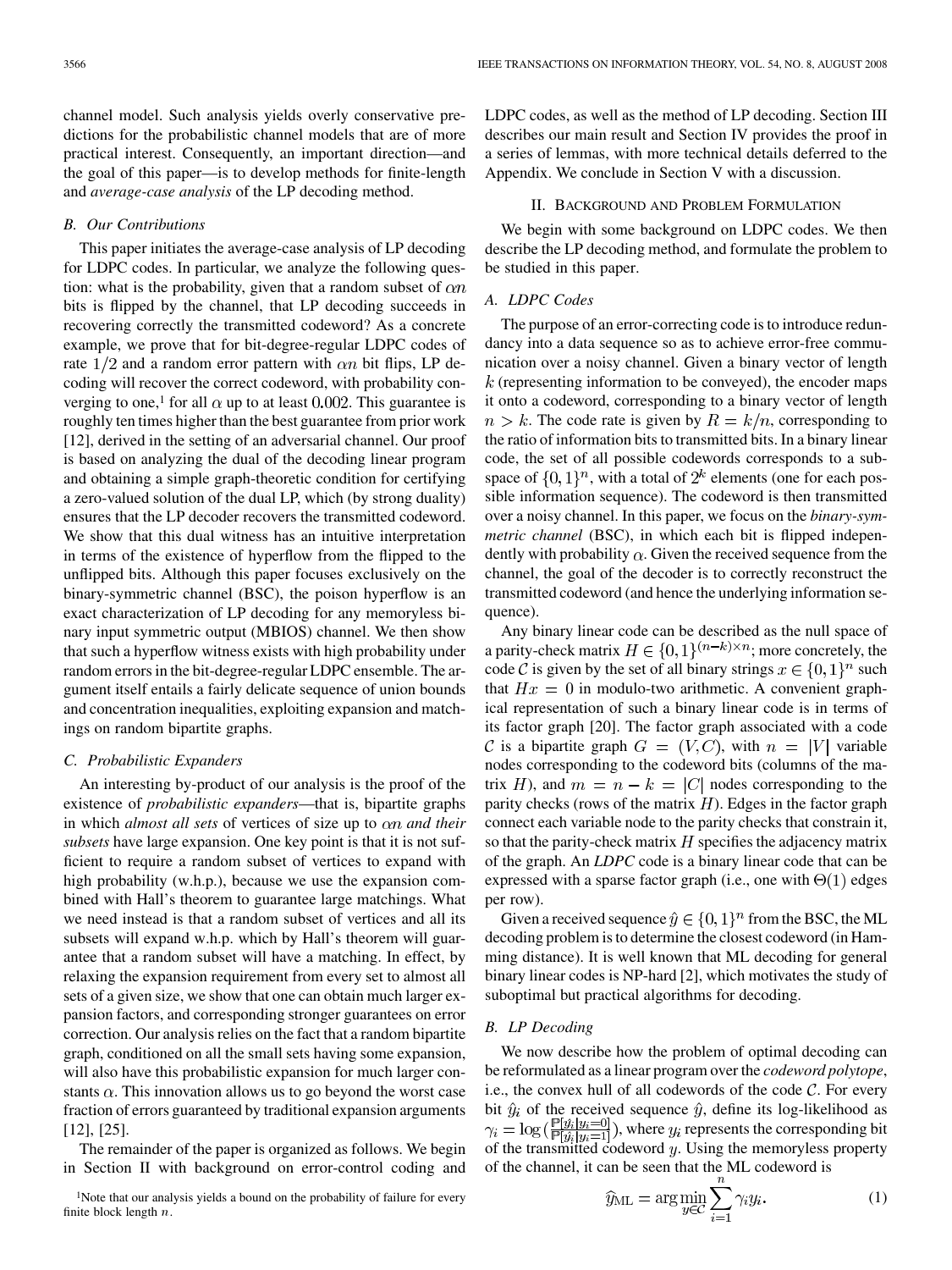Without changing the outcome of the maximization, we can replace the code C by its convex hull  $conv(\mathcal{C})$ , and thus express ML decoding as the linear program

$$
\widehat{y}_{\text{ML}} = \arg\min_{y \in \text{conv}(\mathcal{C})} \sum_{i=1}^{n} \gamma_i y_i.
$$
 (2)

Although we have converted the decoding problem from an integer program to a linear program, it remains intractable because for general factor graphs with cycles, the codeword polytope does not have a concise description.

A natural approach, and one that is standard in operations research and polyhedral combinatorics, is to relax the linear program by taking only a polynomial set of constraints that approximate the codeword polytope  $conv(\mathcal{C})$ . The first-order LP decoding method [14] makes use of a relaxation that results from looking at each parity check, or equivalently at each row of H, in an independent manner. For each check  $a \in C$ in the code, denote by  $C_a$  the set of binary sequences that satisfy it—that is,  $C_a$  corresponds to the local parity-check subcode defined by check  $a$  and its bit neighbors. Observe that the full code  $C$  is simply the intersection of all the local codes, and the codeword polytope has the *exact* representation  $conv(\mathcal{C}) = conv(\bigcap_{a=1}^{m} \mathcal{C}_a)$ . The first-order LP decoder simply ignores interactions between the various local codes, and performs the optimization over the relaxed polytope given by  $P := \bigcap_{a=1}^m \text{conv}(\mathcal{C}_a)$ . Note that  $P$  is a convex set that contains the codeword polytope  $conv(\mathcal{C})$ , but also includes additional vertices with fractional coordinates (called *pseudocodewords* in the coding literature). It can be shown [31] that if the LDPC graph had no cycles and hence where tree-structured, this relaxation would be exact; consequently, this relaxation can be thought of as tree-based.

In sharp contrast to the codeword polytope for a general factor graph with cycles, the relaxed polytope  $P$  for LDPC codes is always defined by a linear number of constraints. Consequently, LP decoding based on solving the relaxed linear program

$$
\widehat{y}_{\text{LP}} = \operatorname{argmin}_{y \in \mathcal{P}} \sum_{i=1}^{n} \gamma_i y_i \tag{3}
$$

can be solved exactly in polynomial time using standard LP solvers (e.g., interior point or simplex methods), or even faster with iterative methods tailored to the problem structure [11], [29]–[31].

For completeness, we now provide an explicit inequality description of the relaxed polytope  $P$ . For every check  $a$  connected to neighboring variables in the set  $N(a)$  and for all subsets  $S \subseteq N(a)$ ,  $|S|$  odd, we introduce the following constraints:

$$
\sum_{j \in N(a) \setminus S} y_i + \sum_{i \in S} (1 - y_i) \ge 1. \tag{4}
$$

Each such inequality corresponds to constraining the  $\ell_1$  distance of the polytope from the sequences not satisfying check  $a$ —the forbidden sequences—to be at least one. It can be shown that these *forbidding inequalities* do not exclude valid codewords from the relaxed polytope. We also need to add a set of *box inequalities*—namely,  $0 \le y_i \le 1$ —in order to ensure that we remain inside the unit hypercube. The set of forbidding inequalities along with the  $[0, 1]$ -box inequalities define the relaxed polytope.

Note that, given a check a of degree  $d_c$ , there are  $2^{d_c-1}$  local forbidden sequences, i.e., sequences of bits in the check neighborhood  $N(a)$  that do not satisfy the check  $a$ . Consequently, for a constant check degree code, the total number of local forbidden sequences is  $2^{d_c-1}m$ , so that the number of forbidding inequalities scales linearly in the block length  $n$ . Fortunately, in the case of LDPC codes, the degree  $d_c$  is usually either a fixed constant (for regular constructions) or small with high probability (for irregular constructions) so that the number of local forbidden sequences remains small. Overall, in the cases of practical interest, the relaxed polytope can be characterized by a linear number of inequalities in the way that we have described. (We refer the interested reader to [14], [32] for alternative descriptions more suitable for the case of large  $d_c$ .

# III. MAIN RESULT AND PROOF OUTLINE

In this section, we state our main result characterizing the performance of LP decoding for a random ensemble of LDPC codes, and provide an outline of the main steps. Section IV completes the technical details of the proof.

## *A. Random Code Ensemble*

We consider the random ensemble of codes constructed according to the following procedure. Given a code rate  $R \in$  $(0, 1)$ , form a bipartite factor graph  $G = (V, C)$  with a set of  $n = |V|$  variable nodes, and  $m = |C| = |(1 - R)n|$  check nodes as follows: i) Fix a variable degree  $d_v \in \mathbb{N}$ ; and ii) For each variable  $j \in V$ , choose a random subset  $N(j)$  of size  $d_v$ from C, and connect variable j to each check in  $N(j)$ . For obvious reasons, we refer to the resulting ensemble as the *bit-degree-regular* random ensemble, and use  $\mathcal{C}(d_v)$  to denote a randomly chosen LDPC code from this ensemble.

The analysis of this paper focuses primarily on the BSC, in which each bit of the transmitted codeword is flipped independently with some probability  $\alpha$ . By concentration of measure for the binomial distribution, it is equivalent (at least asymptotically) to assume that a constant fraction  $\alpha n$  of bits are flipped by the channel. Let  $\mathbb P$  denote the joint distribution, over both the space of bit-degree-regular random codes, and the space of  $\alpha n$ bit flips. With the goal of obtaining upper bounds on the LP error probability  $\mathbb{P}[\text{LP fails}]$ , our analysis is based on the *expansion* of the factor graph of the code. Specifically, the factor graph of a code with block length n is a  $(\mu, p)$ -expander if all sets S of *variable nodes*, of size  $|S| \leq \mu n$ , are connected to at least  $p|S|$ checks.2

# *B. Statement of Main Result*

Our main result is a novel bound on the probability of error for LP decoding, applicable for finite block length  $n$  and the bit-degree-regular LDPC ensemble. The main idea is to show that, under certain expansion properties of the code, LP decoding will succeed in recovering the correct codeword with high probability. We note that a random graph will have the required expansion properties with high probability.

<sup>2</sup>Throughout this paper, we work with codes with simple parity-check constraints (LDPC codes) which are different from the generalized expander codes [25], [13] that can have large linear subcodes as constraints.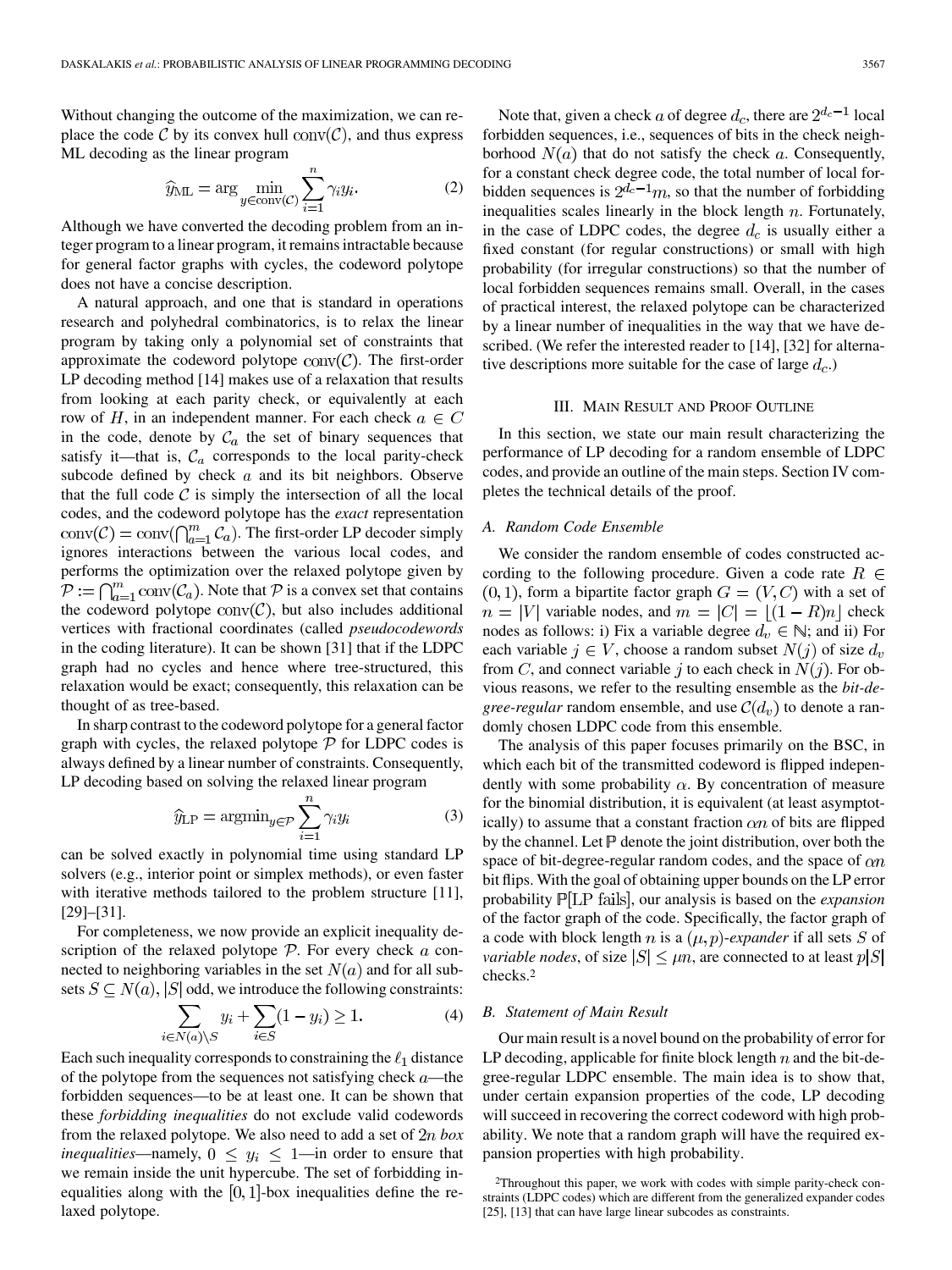In particular, we show that for the joint distribution over random expander bit-degree-regular codes and  $\lceil \alpha_c n \rceil$  (or less) bit flips by the channel, there exists a constant  $\alpha_c$ , depending on the expansion properties of the ensemble, such that LP decoding succeeds with high probability. More formally,

*Theorem 1:* For every bit-degree-regular LDPC code ensemble with parameters  $R, d_v, n$ , we specify quadruples  $(\alpha_c, c, \mu, p)$  for which the LP decoder succeeds with high probability over the space of  $(\mu, p)$ -expander bit-regular random codes and at most  $\lceil \alpha_c n \rceil$  bit flips. The probability of failure decreases exponentially in  $c$ —namely

$$
\mathbb{P}[\text{LP success}|\mathcal{C}(d_v) \text{ is an } (\mu, p) \text{ expander}] \ge 1 - e^{-cn}. \quad (5)
$$

We note that any factor graph sampled from the bit-regular ensemble will be an expander with high probability. In general, the fraction of correctable errors  $\alpha_c$  guaranteed by Theorem 1 is a function of the code ensemble, specified by the code rate  $R$ , the bit degree  $d_v$ , its expansion parameters  $\mu$  and  $p$ , and the error exponent  $c$ . For any code rate, the maximum fraction of correctable errors  $\alpha_c$  achieved by our analysis is provably larger than that of the best previously known result [12] for LP decoding, which guaranteed correction of a fraction  $\frac{3p-2}{2p-1}\mu$  of errors. As a particular illustration of the stated Theorem 1, we have the following guarantee for rate  $R = \frac{1}{2}$  codes.

*Corollary 1:* For code rate  $R = \frac{1}{2}$ , bit degree  $d_v = 8$ , and error fraction  $\alpha \in (0, 0.002)$ , the LP decoder succeeds with probability  $1-o(1)$  over the space of bit-degree-regular random codes of degree  $d_v$  and  $\lceil \alpha n \rceil$  bit flips.

More generally, for any code rate  $R$ , our analysis in Section IV (see discussion following Lemma 8) specifies conditions for the bit flipping probability  $\alpha_c$  and the expansion parameters  $\mu$  and p so that the condition (5) is satisfied with a suitable choice of error exponent  $c$ .

# *C. Outline of Main Steps*

We now describe the main steps involved in the Proof of Theorem 1.

*1) Hyperflow Witness:* As in previous work [12], we prove that the LP decoder succeeds by constructing a *dual witness*: a dual feasible vector with zero dual cost, which guarantees that the transmitted codeword is optimal for the primal linear program. Using the symmetry of the relaxed polytope, it can be shown [14] that the failure or success of LP decoding depends only on the subset of bits flipped by the channel and *not* on the transmitted codeword. Consequently, we may assume without loss of generality that the all-zero codeword was transmitted. Moreover, note that, for the BSC with flip probability  $\epsilon$ , the log-likelihood of each received bit is either  $\log(\frac{1-\epsilon}{\epsilon})$  or  $-\log(\frac{1-\epsilon}{\epsilon})$ . Since the optimum of the primal is not affected by rescaling, we may assume without loss of generality that all  $\gamma_i$ are either 1 or  $-1$ . Then, every flipped bit i will be assigned  $\gamma_i = -1$ , whereas every unflipped bit  $\gamma_i = 1$ . Under these assumptions, Feldman *et al.* [12] demonstrated that a dual witness can be graphically interpreted as a set of weights on the edges of the factor graph of the code.



Fig. 1. Example of a valid hyperflow: bits  $x_1$  and  $x_4$  have been flipped in a BSC, and hence each are contaminated with one unit of poison. Each of the unflipped bits can absorb up to one unit of poison, whereas the checks act as hyperedges and replicate any incoming flow in all directions other than the incoming one. The valid hyperflow shown in this figure certifies that LP decoding can correct these two flipped bits.

*Lemma 1 (Dual Witness [12]):* Suppose that all bits in the set  $F$  are flipped by the channel, whereas all bits in the complementary set  $F^c := V \setminus F$  are left unchanged. Set  $\gamma_i = -1$ , for all  $i \in F$ , and  $\gamma_i = 1$ , for all  $i \in F^c$ . Then LP decoding succeeds for this error pattern if there exist weights  $\tau_{ia}$  for all checks  $a \in C$  and distinct adjacent bits  $i \in N(a)$  such that the following conditions hold:

$$
\tau_{ia} + \tau_{ja} \ge 0, \quad \forall \text{ checks } a \in C, \text{and}
$$
\n
$$
\forall \text{ adjacent bits } i, j \in N(a).
$$
\n
$$
\sum_{a \in N(i)} \tau_{ia} < \gamma_i \quad \forall \ i \in V. \tag{6b}
$$

We next introduce a sufficient condition for the success of LP decoding, one which is equivalent but arguably more intuitive than the dual witness definition.

*Definition 1:* A *hyperflow for*  $\gamma$  is a set of edge weights  $\tau_{ij}$ that satisfy condition (6b) and moreover, have the following additional property: for every check  $j \in C$ , there exists a  $\mathcal{P}_j \geq 0$ such that for exactly one variable  $i \in N(j)$ ,  $\tau_{ij} = -\mathcal{P}_j$ , and for all the other  $i' \in N(j) \setminus \{i\}, \tau_{i'j} = P_j$ .

The flow interpretation is that each check corresponds to a hyperedge connecting its adjacent variables; the function of any check is to replicate the flow incoming from one variable toward all its other adjacent variables. With this setup, condition (6b) corresponds to the requirement that all the variables i with  $\gamma_i$  < 0 need to get rid of at least  $-\gamma_i$  units of "poison," whereas each variable i with  $\gamma_i > 0$  can absorb at most  $\gamma_i$  units of "poison." Fig. 1 illustrates a valid hyperflow for a simple code.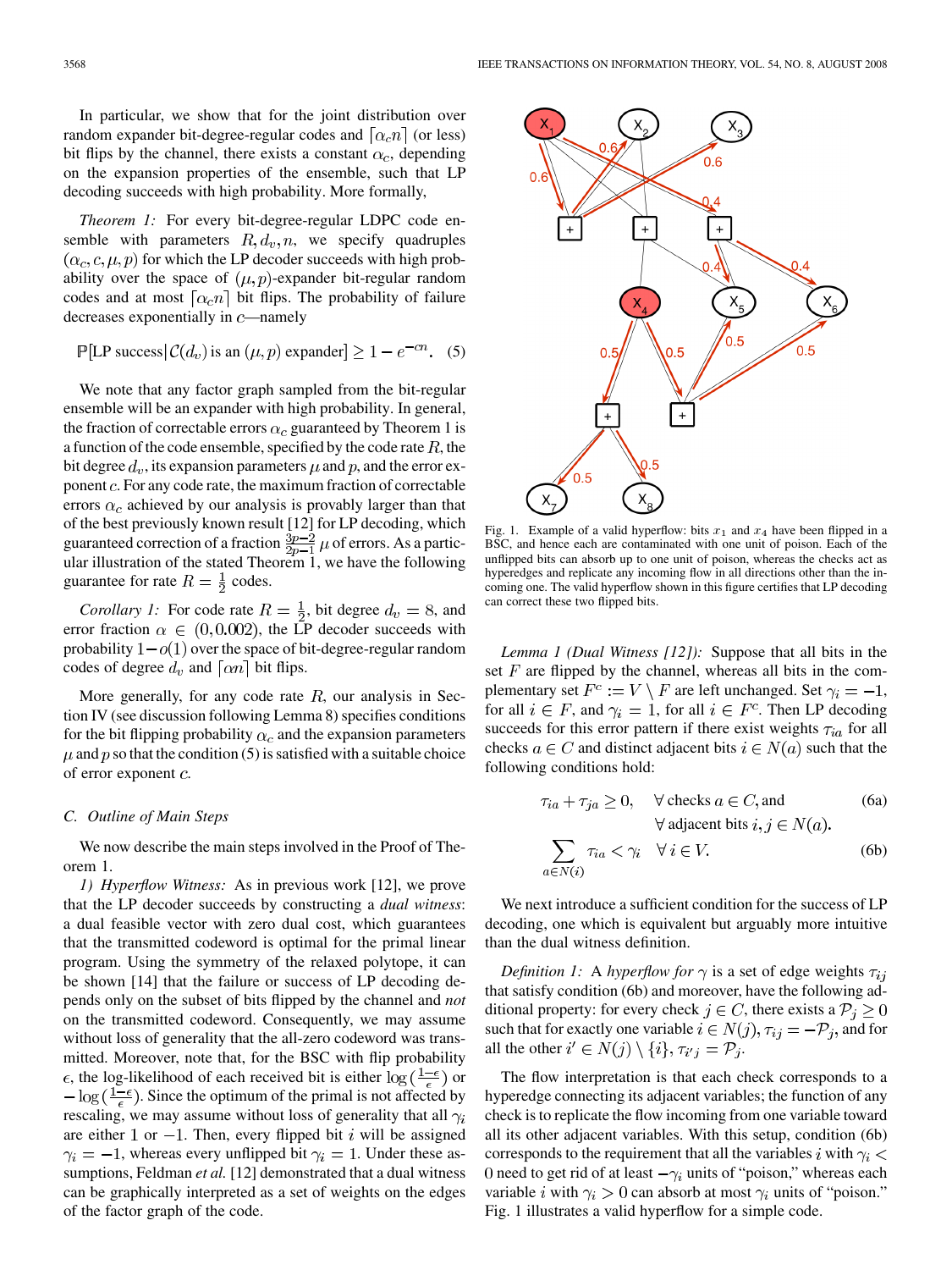We claim that the existence of a valid hyperflow is equivalent to the dual witness:

*Proposition 1:* There exists a weight assignment  $\tau_{ij}$  satisfying the conditions of Lemma 1 if and only if there exists a hyperflow  $\tau'_{ij}$  for  $\gamma$ .

See Appendix A for a proof of this claim.

2) *Hyperflow From*  $(p, q)$  *Matching:* Let  $N(F)$  denote the subset of checks that are adjacent to the set  $F$  of flipped bits. One way to construct a hyperflow for  $\gamma$  is to match each bit i in the set  $F$  of flipped bits, with some number of checks, say  $p \leq d_v$  checks, to which it has the exclusive privilege to push flow, suppose in a uniform fashion. This follows because in a matching, each check is used at most once. Let us refer to the checks that are actually used in such a matching as *dirty*, and to all the checks in  $N(F)$  as *potentially dirty*. The challenge is that there might be unflipped variables that are adjacent to a large number of dirty checks, and hence fail to satisfy condition (6b); i.e., they receive more flow than they can absorb. Thus, the goal is to construct the matching of the flipped bits in a careful way so that no unflipped bit has too many dirty neighbors. The  $\delta$ -matching witness, used by Feldman *et al.* [12], avoids this difficulty by matching *all* of the bits adjacent to potentially dirty checks with  $\delta = p$  checks each. Our approach circumvents this difficulty using a more refined combinatorial object that we call a  $(p, q)$ -matching. For each bit  $j \in F^c$ , let  $Z_j := |N(j) \cap N(F)|$ be the number of its edges adjacent to checks in  $N(F)$ .

*Definition 2:* Given nonnegative integers p and q, a  $(p, q)$ *matching* is defined by the following conditions:

- a) each bit  $i \in F$  must be matched with p distinct checks, and
- b) each bit  $j \in F^c$  must be matched with

$$
X_j := \max\{q - d_v + Z_j, 0\} \tag{7}
$$

distinct checks from the set  $N(F)$ .

In all theoretical analysis in this paper, it is technically convenient to consider only pairs  $(p, q)$  such that

$$
p \ge q, \quad 2p + q > 2d_v, \quad \text{and} \ d_v \ge p + 2.
$$

(The lone exception is Fig. 2, which is shown only for illustrative purposes.)

We refer to the number of checks with which each variable node needs to be matched as its *request number*. In this language, all flipped bits have  $p$  requests while each unflipped bit j has a variable number of requests  $X_i$  which depends on how many of its edges land on checks which have flipped neighbors. The following lemma justifies why requests are selected in this way and illustrates the key property of the  $(p, q)$ -matching:

*Lemma 2:* A  $(p, q)$ -matching guarantees that all the flipped bits are matched with  $p$  checks, and all the nonflipped bits have  $q$  or more non-dirty check neighbors.

This fact follows by observing that any unflipped bit  $j$  with  $Z_j$  edges in  $N(F)$  has  $d_v - Z_j$  clean neighboring checks, and requests  $q - (d_v - Z_j)$  extra checks from the potentially dirty ones.



Fig. 2. Illustration of a  $(p, q)$ -generalized matching with  $p = 2, q = 3$ , and  $d_v = 4$ . The first three bits are flipped, and form the poisoned set S; each flipped bit must be matched with  $p = 2$  checks from its neighborhood (edges drawn with arrows). The bit node labeled 2 lies in  $S^c$ : it connects to  $Z_2$  =  $|N(2) \cap N(F)| = 3$  checks within the set  $N(F)$ , and so must be matched with  $X_2 = q - (d_v - 3) = 2$  checks from  $N(F)$  (two incoming arrows). By construction, bit 2 then has  $2 + 1 = q$  checks that are not contaminated. Similarly, bit 1 connects  $Z_1 = 2$  checks from  $N(F)$ , and so must be matched with  $X_1 = q - (d_v - 2) = 1$  check from  $N(F)$  (incoming arrow). It has a total of  $1+2=q$  checks that are not contaminated.

Fig. 2 illustrates a generalized matching for a degree  $d_v = 4$ factor graph, and  $(p, q) = (2, 3)$ . Note that the bit node labeled 2 has  $Z_2 = 3$  neighbors in the potentially dirty set  $N(F)$ , and so it makes  $X_2 = 3 - (4 - 3) = 2$  requests for matching. This ensures that it is connected to  $2+1 = q$  checks that are not dirty. A similar argument applies to bit 1, with  $Z_1 = 2$  and  $X_1 = 1$ .

We next claim that a  $(p, q)$ -matching is a certificate of LP decoding success.

*Lemma 3:* For any integers p and q such that  $2p + q > 2d_v$ , a  $(p, q)$ -matching can be used to generate a set of weights  $\tau_{ia}$ which constitute a hyperflow for  $\gamma$  and, hence, satisfy the dual witness conditions  $(6)$ .

*Proof:* Each flipped bit is matched with  $p$  checks: suppose it sends  $\chi$  units of poison to each of these checks. In the worst case, the remaining  $d_v - p$  edges are connected to checks to which other flipped bits are sending poison. Therefore, each flipped bit (in the worst case) can purge itself of  $p\chi - (d_v - p)\chi$ units of its own poison, so that we require that  $p\chi$ – $(d_v-p)\chi$  > 1.

By Lemma 2, each unflipped bits has at least  $q$  checks that do not send any poison. In the worst case, then, an unflipped bit can receive  $(d_v - q)\chi$  units of poison, which we require to be less than 1. Overall, a valid routing parameter  $\chi$  will exist if  $\frac{1}{2p-d_v} < \frac{1}{d_v-q}$ , or equivalently, if  $p+q > 2d_v$  as claimed.  $\Box$ 

In fact, it can verified that our combinatorial witness for LP decoding success is easier to satisfy than the condition used by Feldman *et al.* [12]. Our use of this improved witness, along with our focus on the probabilistic setting, are the two ingredients that allow us to establish a much larger fraction  $\alpha_c$  of correctable errors.

*3) From Expansion to Matching Via Hall'S Theorem:* The remainder (and bulk) of the analysis involves establishing that, with high probability over the selection of random expander bitdegree-regular codes and random subsets of  $\lceil \alpha n \rceil$  flipped bits, a  $(p,q)$ -matching exists, for suitable values  $q \leq p$  to be specified later. It is well known [3], [25] that random regular bipartite graphs will have good expansion, with high probability:

*Lemma 4 (Good Expansion):* For any fixed code rate  $R \in$  $(0, 1)$ , degree  $d_v$ , and  $p \leq d_v - 2$ , there exist constants  $\mu, c > 0$ 0 so that a code  $\mathcal{C}(d_v)$  from the bit-degree-regular ensemble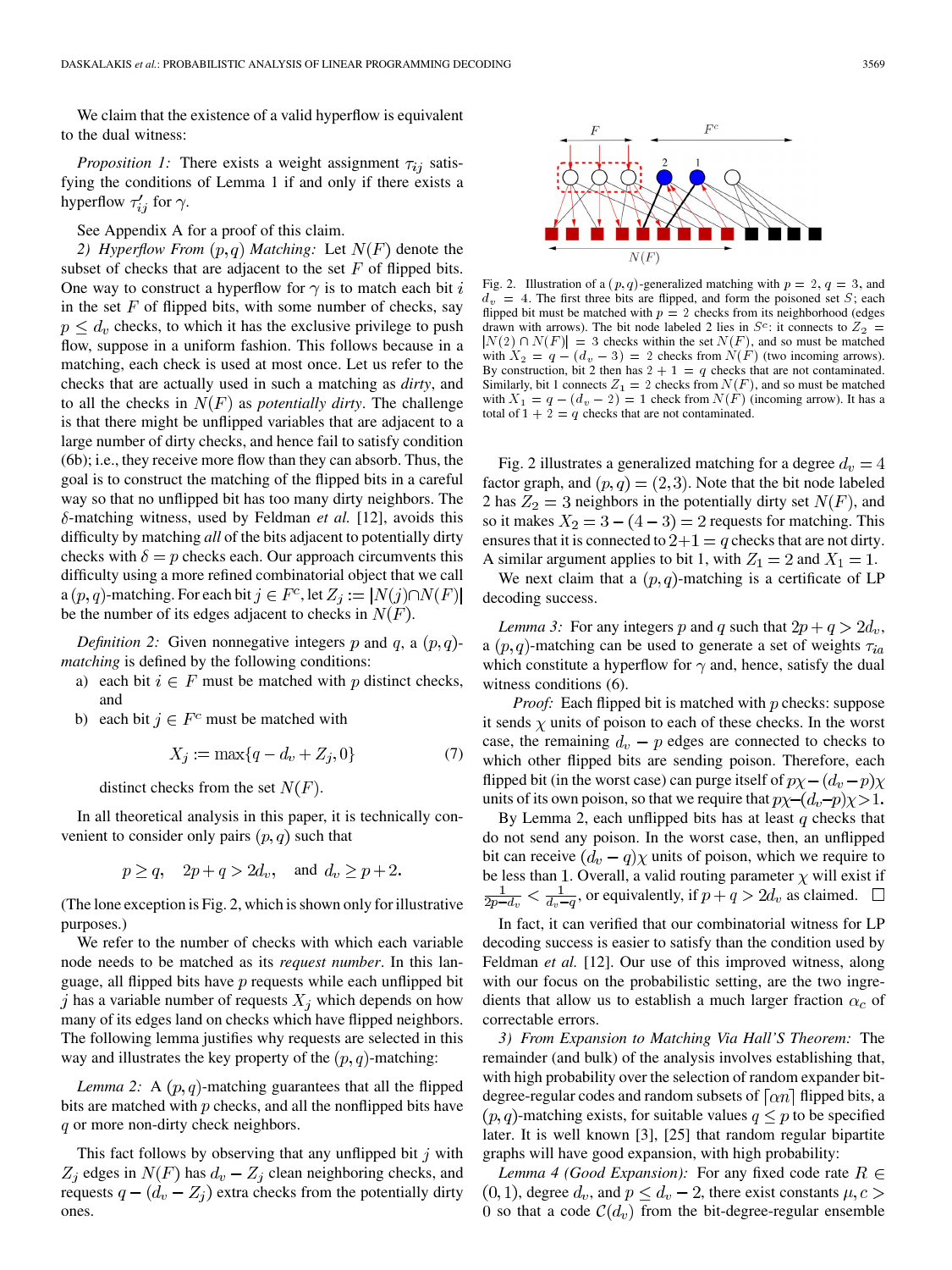of degree  $d_v$  is a  $(\mu n, p)$  expander with probability at least  $1 - O(1/n)$ .

Therefore, conditioned that the event that the random graph is an expander, the next step is to analyze the existence of a  $(p, q)$ -matching. We use Hall's theorem [27], which in our context, states that a matching exists if and only if *every subset of the variable nodes* have (jointly) enough neighbors in  $N(F)$  to cover the sum of their requests.

Given our random graph and channel models, an equivalent description of the neighborhood choices for each variable  $j \in F^c$  is as follows. Each node  $j \in F^c$  picks a random number  $Z_j \in \{0, 1, \ldots, d_v\}$  according to the binomial distribution  $\overrightarrow{Bin(d_v, \frac{[N(F)]}{m})}$ , and picks a subset of  $N(F)$  of size  $Z_j$ . This subset corresponds to the intersection of its check neighborhood  $N(j)$  with the check neighborhood  $N(F)$  of the flipped bits. The remaining  $d_v - Z_j$  edges from bit j connect to checks outside  $N(F)$ . With this setup, we now define the a "bad event"  $\mathcal{E}$ , defined by the existence of a pair  $(S_1, S_2) \in 2^F \times 2^{F^c}$ of sets that *contracts*, meaning that it has more requests than neighbors, so that

$$
|N(S_1) \cup [N(S_2) \cap N(F)]|
$$
  
< 
$$
< p|S_1| + \sum_{j \in S_2} \max\{0, q - (d_v - Z_j)\}.
$$
 (8)

Notice that only the neighbors in  $N(F)$  are counted, since a  $(p, q)$ -matching involves only checks in  $N(F)$ . By Lemma 3, the event  $\mathcal E$  must occur whenever LP decoding fails so that we have the inequality  $\mathbb{P}[\text{LP decoding fails}] \leq \mathbb{P}[\mathcal{E}]$ . Defining the event

$$
\mathcal{G}(d_v, \mu, p) := \{ \mathcal{C}(d_v) \text{ is a } (\mu n, p) \text{ expander} \} \tag{9}
$$

we make use of the following conditional form of this inequality:

 $\mathbb{P}[\text{LP decoding fails}|\mathcal{G}] \leq \mathbb{P}[\mathcal{E}|\mathcal{G}].$ 

It is useful to partition the space  $2^F \times 2^{F^c}$  into three subsets controlled by the parameters  $\epsilon_2$ ,  $\mu > 0$ . Parameter  $\epsilon_2 > 0$  is a small constant to be specified later in the proof and  $\mu$  is the expansion coefficient. The three subsets of interest are given by

$$
A_1 := \{(S_1, S_2) | (S_1, S_2) \in A, |S_1| + |S_2| < \mu n\} \tag{10a}
$$

$$
A_2 := \{(S_1, S_2) | (S_1, S_2) \in A - A_1, |S_1| \ge \epsilon_2 n\}
$$
 (10b)

$$
A_3 := A \setminus (A_1 \cup A_2). \tag{10c}
$$

This partition, as illustrated in Fig. 3, decomposes  $\mathcal E$  into subevents

$$
\mathcal{E}(A_i) := \{ \exists (S_1, S_2) \in A_i | \text{equation (8) holds} \}
$$

for  $i = 1, 2, 3$ . Then, via a series of union bounds, we have the following upper bound on the probability of failure:

$$
\mathbb{P}[\text{LP fails}|\mathcal{G}] \le \mathbb{P}[\mathcal{E}|\mathcal{G}] \le \sum_{i=1}^{3} \mathbb{P}[\mathcal{E}(A_i) | \mathcal{G}].
$$

However, all subsets of variable nodes of size at most  $\mu$ n in a  $(\mu n, p)$  expander have a p-matching and, because  $q \leq p$ , it follows that

$$
\mathbb{P}[\mathcal{E}(A_1)|\mathcal{G}] = 0. \tag{11}
$$

Consequently, we only have to deal with the remaining two terms of the summation for  $i = 2$  and  $i = 3$ . Before proceeding, an important side remark here is that (11) by itself implies that



the LP decoder can correct a constant fraction of errors; indeed, it is precisely this observation that was exploited by Feldman *et al.* [12]. However, our ultimate goal in this paper is to establish higher fractions of correctable errors, so we need to continue our analysis further.

For 
$$
i = 2, 3
$$
, we have  
\n
$$
\mathbb{P}[\mathcal{E}(A_i)|\mathcal{G}] = \frac{\mathbb{P}[\mathcal{E}(A_i) \wedge \mathcal{G}]}{\mathbb{P}[\mathcal{G}]}
$$
\n
$$
\leq \frac{\mathbb{P}[\mathcal{E}(A_i)]}{\mathbb{P}[\mathcal{G}]}
$$
\n
$$
\leq 2\mathbb{P}[\mathcal{E}(A_i)]
$$
\n(12)

where the last inequality follows from Lemma 4. Overall, putting everything together, we conclude that

$$
\mathbb{P}[\text{LP fails}|\mathcal{G}] \le 2 \sum_{i=2}^{3} \mathbb{P}[\mathcal{E}(A_i)]. \tag{13}
$$

The remainder of the proof consists of careful analysis of these two error terms. It turns out to be convenient to use an alternative probabilistic model in the analysis. In particular, observe that there is an inconvenient asymmetry in the definition of our generalized matching: the bits of set  $F<sup>c</sup>$  need to be matched with checks from the neighborhood of the flipped bits  $F$ , and not from the whole set of checks from which they select their neighbors. This correlation between  $N(F)$  and the number of requests from set  $F<sup>c</sup>$  creates severe complications in the analysis. Indeed, any attempt to use Hall's condition through union bounds seems to require independence among different edges; moreover, crude upper bounds on the number of requests from set  $F<sup>c</sup>$  seem inadequate to decorrelate the requests of  $F<sup>c</sup>$  from the size of  $N(F)$ . For this reason, we use an alternative probabilistic model, as described in Section IV-A.

# IV. PROOF OF THEOREM 1

We now turn to the remaining (somewhat more technical) steps involved in the Proof of Theorem 1.

## *A. Simplifying the Probability Model*

In order to decouple the distribution of the requests of  $F<sup>c</sup>$ from the size of  $N(F)$ , observe that the number of requests  $X_i$ from each bit  $j$  in  $F<sup>c</sup>$  grows linearly with the number of edges that this bit has in  $N(F)$ . Notice that the checks are selected with replacement and the degree of a variable can be strictly smaller than  $d_v$ , although this will not be an issue asymptotically. This observation combined with a coupling argument shows that, if

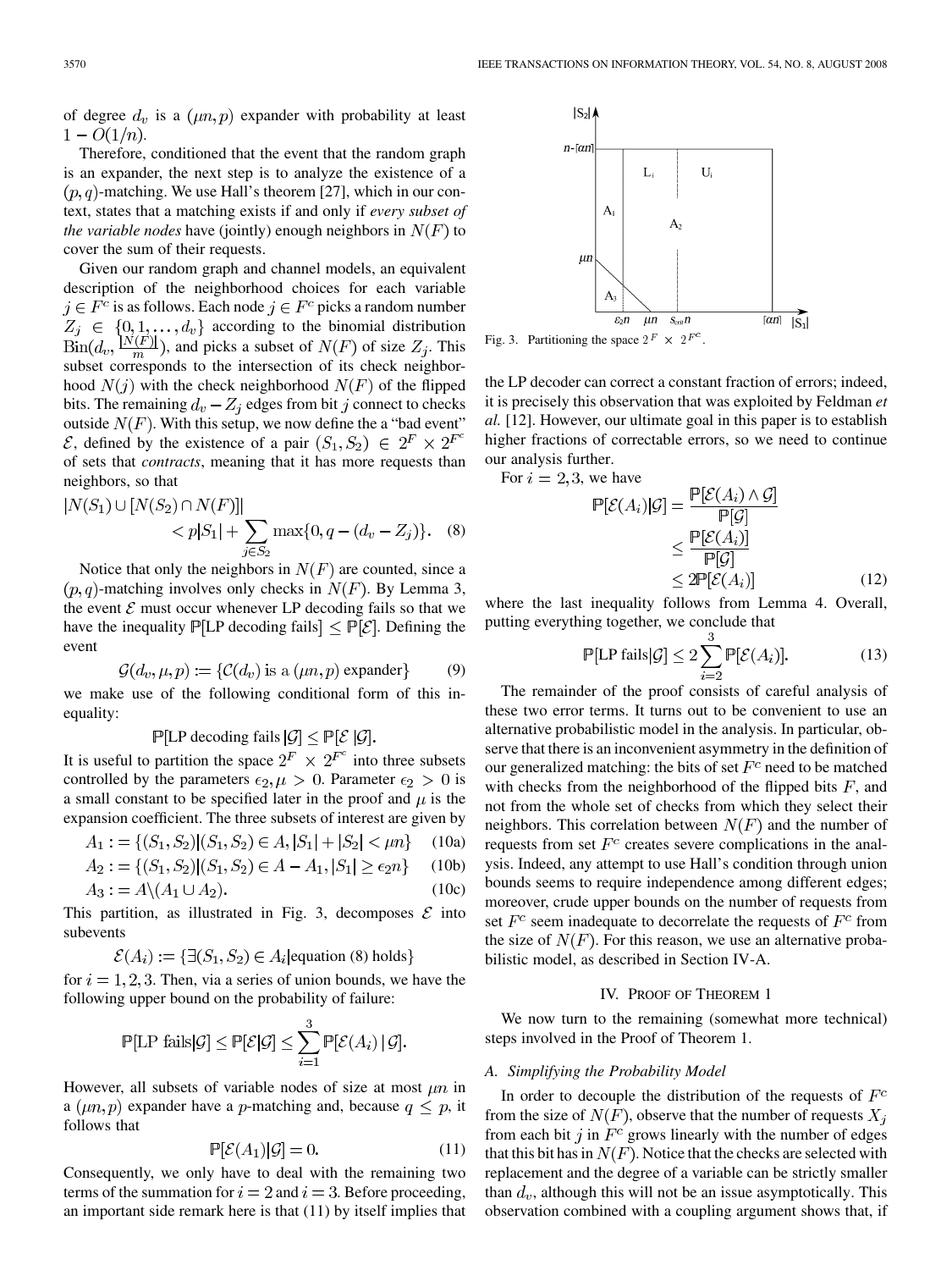$x, x' \in \{0, \ldots, d_v\}^{|F^c|}$  are two vectors of requests from the bits in  $F^c$ , where  $x \leq x'$  elementwise, then the probability that a  $(p, q)$ -matching exists is larger conditioned on x than on x'.

This observation suggests the following alternative experiment.

- A node  $j \in F^c$  first picks a random number  $Z_j \in$  $\{0, 1, \ldots, d_v\}$  according to the modified binomial distribution  $\text{Bin}(d_v, \frac{a_v + \alpha n}{m})$ .
- Node j then chooses  $Z_i$  checks from  $N(F)$  with replacement.

This procedure is repeated independently for each  $j \in F^c$ . Since  $|N(F)| \le d_v \lceil \alpha n \rceil$ , the bits of set  $F^c$  will tend to have more edges in  $N(F)$  and, therefore, more requests in this new experiment than in the original one (as suggested by the natural coupling between the two processes). Moreover, since checks are now chosen with replacement, for each bit  $j \in F^c$ , the size of the intersection  $N(j) \cap N(F)$  is less than or equal to  $Z_j$ , since the same check might be chosen more than once. Intuitively, the existence of matchings is less likely in the new experiment than in the original one; this claim follows rigorously by combining these observations with the coupling argument used in the previous paragraph. The benefit of switching from the original experiment to this new experiment is in allowing us to *decouple* the process of deciding the number of requests made by each bit in  $F^c$  from the cardinality of the random variable  $N(F)$ .

Let us use  $Q$  to denote the probability distribution over random graphs in this new model. Setting  $F^c(q) = \{j \in$  $\mathbb{F}^c | q > d_v - Z_j$ , we can define the alternative "bad event" B, meaning that there exist  $S_1 \subseteq F$ , and  $S_2 \subseteq F^c(q)$  such that

$$
|N(S_1) \cup [N(S_2) \cap N(F)]| \le p|S_1| + \sum_{j \in S_2} [q - (d_v - Z_j)]. \tag{14}
$$

In addition, we define the corresponding subevents  $\mathcal{B}(A_i)$  for  $i = 1, 2, 3$ . As argued above, it must hold that

$$
\mathbb{P}[\mathcal{E}(A_i)] \le \mathbb{Q}[\mathcal{B}(A_i)], \quad \text{for all } i = 1, 2, 3
$$

and, therefore, as inequality (13) suggests, in order to upperbound the probability of LP decoding failure, it suffices to obtain upper bounds on the probabilities  $\mathbb{Q}[\mathcal{B}(A_i)]$  for  $i = 2, 3$ .

For future use, we define for fixed subsets  $S_1 \subseteq F$  and  $S_2 \subseteq$  $F<sup>c</sup>(q)$ , the event  $\mathcal{B}(S_1, S_2)$  that (14) holds for  $S_1$  and  $S_2$ . We now proceed, in a series of steps, to obtain suitable upper bounds on the probabilities  $\mathbb{Q}[\mathcal{B}(A_i)]$  and, hence, on the probability of LP decoding failure.

# *B. Conditioning on Requests From*

For each  $i \in \{1, \ldots, q\}$ , we define the random variable

$$
Y_i := |\{ j \in F^c | Z_j = d_v - (q - i) \}| \tag{15}
$$

corresponding to the number of bits in  $F^c$  with  $d_v - (q - i)$ edges that lie inside the "contaminated" neighborhood  $N(F)$  and, hence, with i requests each. Note that each  $Y_i$  is binomial with parameters  $|(1 - \alpha)n|$  and

$$
b_i := \left(\frac{d_v}{d_v - q + i}\right) \left(\frac{\lceil \alpha n \rceil d_v}{m}\right)^{d_v - q + i} \left(1 - \frac{\lceil \alpha n \rceil d_v}{m}\right)^{q - i}.
$$
\n(16)

Since  $\mathbb{E}[Y_i] = b_i \lfloor (1 - \alpha) n \rfloor$ , applying Hoeffding's inequality [17] yields the sharp concentration

$$
\mathbb{Q}[|Y_i - b_i|(1 - \alpha)n]| \ge \epsilon_1 n] \le 2 \exp(-2\epsilon_1^2 n)
$$

for any  $\epsilon_1 > 0$ . Hence, if we define the event

$$
\mathcal{T}(\epsilon_1) := \bigcap_{i=1}^q \{ |Y_i - b_i| (1 - \alpha)n \} | \le \epsilon_1 n \}
$$
 (17)

then a simple union bound yields that

$$
\mathbb{Q}[\mathcal{T}(\epsilon_1)] \ge 1 - 2q \exp(-2\epsilon_1^2 n)
$$

so that it suffices to bound the conditional probabilities  $\mathbb{Q}[\mathcal{B}(A_i)|\mathcal{T}(\epsilon_1)], i = 2,3.$  Note that conditioned on the event  $\mathcal{T}(\epsilon_1)$ , we are guaranteed that

$$
\frac{Y_i}{n} \le b_i (1 - \alpha) + \epsilon_1 =: y_i^{-\text{up}}.
$$
\n(18)

We now turn to bounding the probability of the bad event  $\beta$ . Since, by symmetry, the probability of the event  $\mathcal{B}(S_1, S_2)$  is the same for different sets  $S_1$  of the same size, a union bound gives  $\mathbb{Q}[\mathcal{B}(A_2) | \mathcal{T}(\epsilon_1)] \leq \sum_{s_1 = \lceil \epsilon_2 n \rceil}^{\lceil \alpha n \rceil} D(s_1)$ , where

$$
D(s_1) := \binom{\lceil \alpha n \rceil}{s_1} \mathbb{Q}[\exists S_2 \subseteq F^c(q),
$$
  
with  $(S_1, S_2) \in A_2$ s.t.  $\mathcal{B}(S_1, S_2) | \mathcal{T}(\epsilon_1)|$ 

with  $S_1$  is any fixed set of size  $s_1$ .

Before bounding these terms, we first partition the values of  $s_1$  into two sets  $\{\lceil \epsilon_2 n \rceil, \ldots, \lceil \bar{s}_{\text{crit}} n \rceil\}$  and  $\{\lceil \vec{s}_{\text{crit}} n \rceil + 1, \ldots, \lceil \alpha n \rceil\}$  for some value of  $\vec{s}_{\text{crit}}$  to be specified formally in Lemma 5. To give some intuition, in the conditional space  $\mathcal{T}(\epsilon_1)$ , the total number of matching-requests from the bits of set  $F^c$  is at most

$$
V := n \sum_{i=1}^{q} i \bar{y}_i^{\text{up}}.
$$
 (19)

Therefore, if  $\mathbb{Q}[\mathcal{B}(A_2)|\mathcal{T}(\epsilon_1)]$  is indeed small, we would expect that, if the set  $S_1$  is large enough (say  $|S_1| \approx |F|$ ), then with high probability, the size of its image  $N(S_1)$  should be large enough not only to cover its own requests but also  $V$  additional requests—viz.  $|N(S_1)| \geq p|S_1| + V$ . If this condition holds, then there cannot exist any set  $S_2$  such that the event  $\mathcal{B}(S_1, S_2)$  occurs. We formalize this intuition in the following result, proved in Appendix C.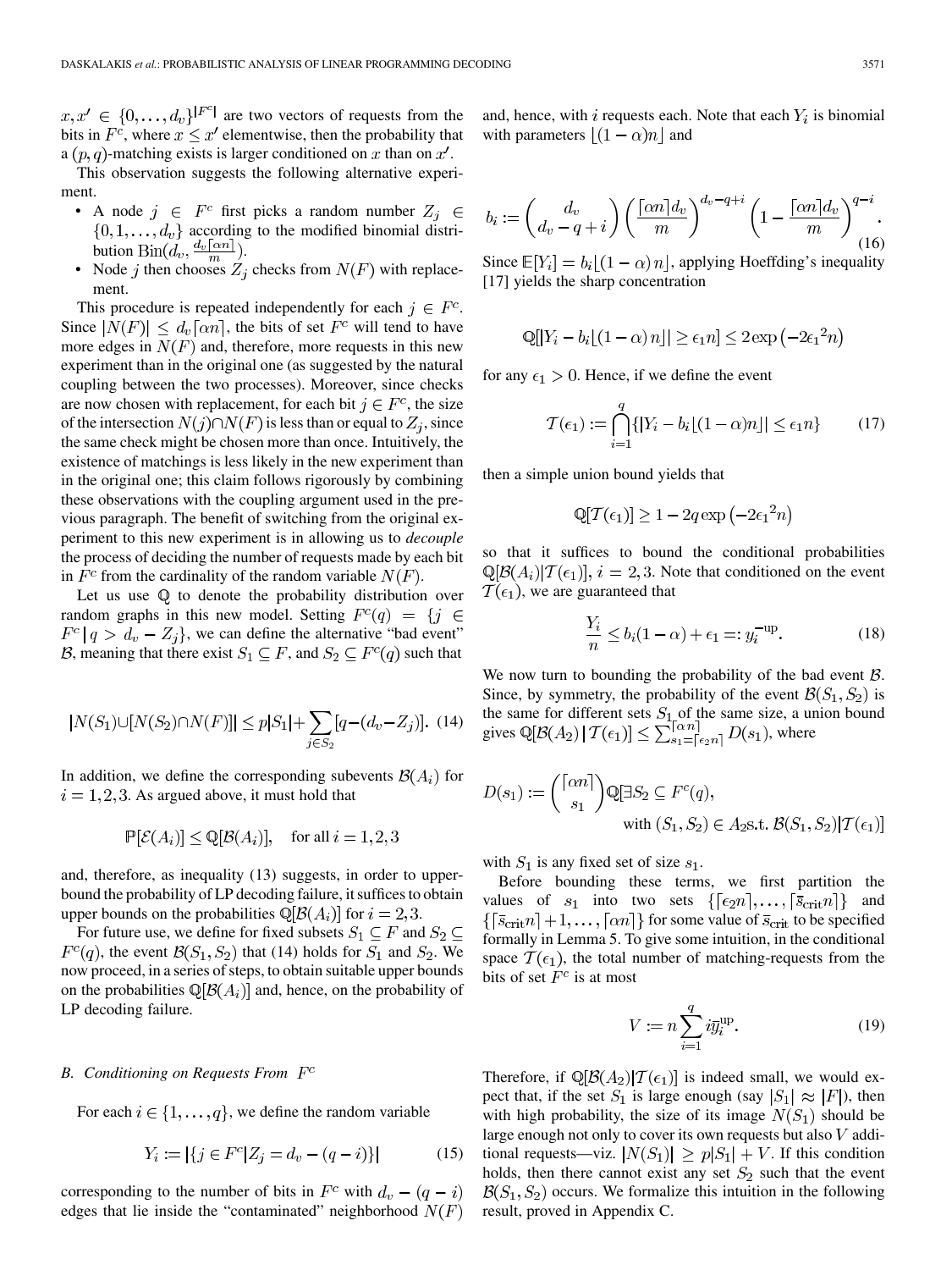*Lemma 5 (Upper Regime):* Define  $\overline{v} := \sum_{i=1}^{q} i \overline{y}_i^{\text{up}}$ , and the function

$$
f(s) := \alpha H\left(\frac{s}{\alpha}\right) + (1 - R)H\left(\frac{ps + \overline{v}}{(1 - R)}\right) + d_v s \log_2\left(\frac{ps + \overline{v}}{(1 - R)}\right)
$$

where  $H(\cdot)$  is the binary entropy function, and set

$$
\overline{s}_{\text{crit}} := \min\{\alpha, \inf\{s \in [0, \alpha] | f(s') < 0, \forall s' \in [s, \alpha] \}\}.
$$
\n<sup>(20)</sup>

Then, for all  $s_1 \in \{\lceil \overline{s}_{\text{crit}} n \rceil + 1, \ldots, \lceil \alpha n \rceil\}$ , the quantity  $D(s_1)$ decays exponentially fast in  $n$ .

It remains to bound  $D(s_1)$  for  $s_1 \in L_I$ , where

$$
L_I := \{ \lceil \epsilon_2 n \rceil, \ldots, \lceil \bar{s}_{\text{crit}} n \rceil \}.
$$

For a randomly chosen set  $S_1$ , define the event

$$
\mathcal{F}(s_1, \gamma_1) := \{ |S_1| = s_1, \quad |N(S_1)| = \gamma_1 \}. \tag{21}
$$

By conditioning, we have the decomposition

$$
D(s_1) = \sum_{\gamma_1=1}^{d_v s_1} E(\gamma_1, s_1)
$$

where

$$
E(\gamma_1, s_1) := \begin{pmatrix} \lceil \alpha n \rceil \\ s_1 \end{pmatrix} \mathbb{Q}'[\mathcal{F}(s_1, \gamma_1)]
$$
  
 
$$
\times \mathbb{Q}'[\exists S_2 \text{ with } (S_1, S_2) \in A_2 \text{ s.t. } \mathcal{B}(S_1, S_2)|\mathcal{F}(s_1, \gamma_1)].
$$

Here  $\mathbb{Q}'$  denotes the conditional probability distribution of  $\mathbb{Q}$ conditioned on the event  $\mathcal{T}(\epsilon_1)$ .

The following lemma allows us to restrict our attention to linearly sized check neighborhoods  $N(S_1)$  in analyzing the individual terms  $E(\gamma_1, s_1)$  of the summation; the proof is provided in Appendix D.

Lemma 6 (
$$
\bar{\gamma}_1
$$
 small): Define the critical point  $\bar{\gamma}_{\text{crit}}(\bar{s}_1)$ 

$$
\sup \left\{ \bar{\gamma}_1 \in (0, d_v \bar{s}_1] \, | \, 2 + d_v \bar{s}_1 \log_2 \left( \frac{\bar{\gamma}_1}{(1 - R)} \right) < 0 \right\}. \tag{22}
$$

Then, for set sizes  $s_1 \geq \lceil \epsilon_2 n \rceil$  and neighborhood sizes  $\gamma_1 \leq \overline{\gamma}_{\text{crit}}(\epsilon_2)n$ , the quantity  $E(\gamma_1, s_1)$  decays exponentially fast in  $n$ .

Note that the supremum (22) is always finite. This lemma essentially says that if  $s_1$  has linear size, its neighborhood  $\gamma_1$ must also have linear size.

To summarize our progress thus far, we first argued that in order to bound the probability  $\mathbb{Q}[\mathcal{B}(A_2) | \mathcal{T}(\epsilon_1)]$ , it suffices to bound the quantities  $D(s_1)$ , for  $s_1 \in \{\lceil \epsilon_2 n \rceil, \ldots, \lceil \alpha n \rceil\}$ . Next, we partitioned the range of  $s_1$  into two sets: the lower set  $L_I =$  $\{\lceil \epsilon_2 n \rceil, \ldots, \lceil \bar{s}_{\text{crit}} n \rceil\},\$  and the upper set  $U_I := \{\lceil \bar{s}_{\text{crit}} n \rceil +$  $1, \ldots, \lceil \alpha n \rceil$ . The upper set has the property that for all sets  $S_1 \subseteq F$  of size  $|S_1| \in U_I$ , with high probability, the neighborhood  $N(S_1)$  is big enough to accommodate not only the matching requests from set  $S_1$ , but also all possible matching-requests from any set  $S_2 \subseteq F^c$ . Having established this property of large  $S_1$  sets, it remains to focus on small  $S_1$ . In this regime, the neighborhood  $N(S_1)$  on its own is no longer sufficient to cover the joint set of requests from  $S_1$  and from any possible set  $S_2 \subseteq F^c$ . Consequently, one has to consider for every choice  $(S_1, S_2) \in A_2$ , whether the joint neighborhood  $N(S_1) \cup (N(S_2) \cap N(F))$  is large enough to cover the matching requests from  $S_1$  and  $S_2$ .

At this point, one might imagine that a rough concentration argument applied to the sizes of  $N(S_1)$  and  $N(S_2) \cap N(F) \setminus \{$  $N(S_1)$  would suffice to complete the proof. Unfortunately, any concentration result must be sufficiently strong to dominate the factor  $\binom{\lceil \alpha n \rceil}{s_1}$  that leads the expression  $D(s_1)$ . Consequently, we study the exact distribution of the size of  $N(S_1)$ , and bound the quantities  $E(\gamma_1, s_1)$  for  $s_1 \in L_I$  and  $\gamma_1 \in \{1, \ldots, d_v s_1\}$ . Of course, since  $s_1$  is linear in size, the bulk of the probability mass is concentrated on linear values for  $\gamma_1$ . Therefore, by Lemma 6, we need only bound  $E(\gamma_1, s_1)$  for  $s_1 \in L_I$  and  $\gamma_1 \geq \overline{\gamma}_{\text{crit}}(\epsilon_2)n$ . We complete these steps in the following subsection.

# *C. Completing the Bound*

Let us fix sizes  $s_1 \in L_I$  and  $\gamma_1 \geq \overline{\gamma}_{\rm crit}(\epsilon_2)n$ . For a set  $S_1$  of size  $s_1$  with neighborhood  $N(S_1)$  of size  $\gamma_1$ , define its *residual neighborhood* to be the set  $N(F)\N(S_1)$  and use  $\gamma_2 := |N(F)\backslash N(S_1)|$  to denote its size. Moreover, define the vector of requests<sup>3</sup>  $y \in \mathcal{A}_{i=1}^q \{0, \ldots, \lceil \bar{y}_i^{\text{up}} n \rceil\}$ , let us denote by  $\beta(s_1, \gamma_1, y)$  the number of checks missing from the neighborhood of  $S_1$  to cover the total number of requests from  $S_1$ and a set  $S_2$  with configuration of requests y. Also, let  $\nu(y)$ be the number of edges from  $S_2$  to  $N(F)$ . More precisely, the quantities  $\beta(s_1, \gamma_1, y)$  and  $\nu(y)$  are given by the formulas

$$
\beta(s_1, \gamma_1, y) := ps_1 - \gamma_1 + \sum_{i=1}^{q} iy_i \tag{23a}
$$

$$
\nu(y) := \sum_{i=1}^{q} (d_v - q + i) y_i.
$$
 (23b)

Note that for  $s_1 \in L_I$  and  $\gamma_1 \geq \overline{\gamma}_{\text{crit}}(\epsilon_2)n$ , the quantity  $\beta$  also grows linearly in n; as usual, we use  $\overline{\beta}$  to denote the rescaled quantity  $\beta/n$ . Also, recall the definition of  $\bar{y}_i^{\text{up}}$  from (18).

Letting  $\bar{y} := (\bar{y}_1, \dots, \bar{y}_q)$  be a vector of request fractions in  $[0, 1]^q$ , we define

$$
G(\bar{s}_1, \bar{\gamma}_1, \bar{\gamma}_2, y) := \sum_{k=1}^4 \min\{0, G_k(\bar{s}_1, \bar{\gamma}_1, \bar{\gamma}_2, \bar{y})\}
$$

where

$$
G_1 := \alpha H \left(\frac{\overline{s}_1}{\alpha}\right) \sum_{i=1}^q \overline{y}_i^{\text{up}} H \left(\frac{\overline{y}_i}{\overline{y}_i^{\text{up}}} \right)
$$

$$
G_2 := (1 - R) H \left(\frac{\overline{\gamma}_1}{(1 - R)}\right)
$$

$$
+ d_v \overline{s}_1 \log_2 \left(\frac{\overline{\gamma}_1}{(1 - R)}\right)
$$

<sup>3</sup>Recall that we have conditioned on the event  $\mathcal{T}(\epsilon_1)$ , so that the number of bits in  $F^c$  with i matching requests is concentrated, for every  $i \in \{1, \ldots, q\}$ .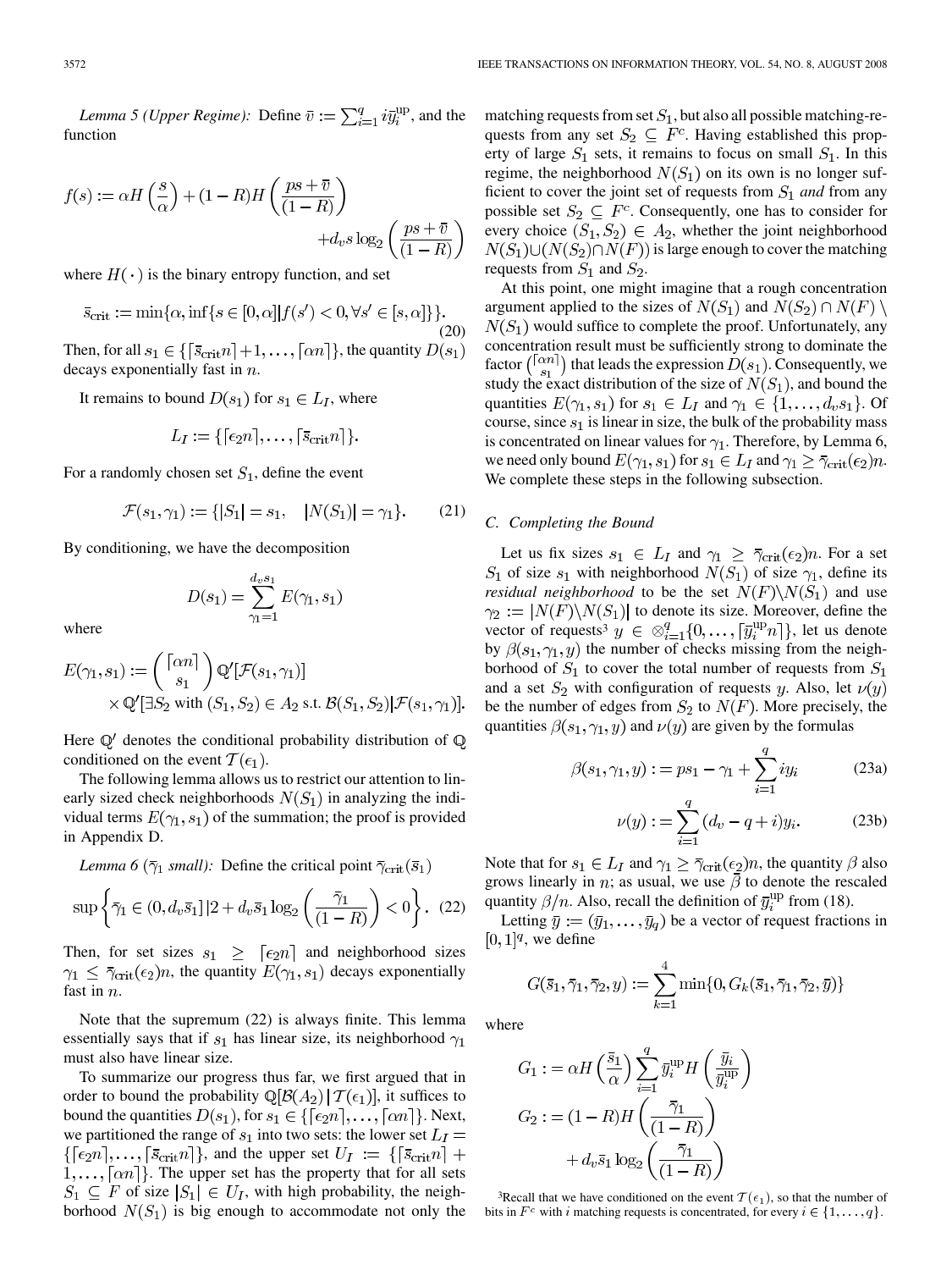$$
G_3 := ((1 - R) - \bar{\gamma}_1)H\left(\frac{\bar{\gamma}_2}{((1 - R) - \bar{\gamma}_1)}\right)
$$
  
+ 
$$
d_v(\alpha - \bar{s}_1) \log_2\left(\frac{\bar{\gamma}_1 + \bar{\gamma}_2}{(1 - R)}\right)
$$
  

$$
G_4 := \bar{\gamma}_2 H\left(\frac{\min\{\bar{\gamma}_2, \bar{\beta}(\bar{s}_1, \bar{\gamma}_1, \bar{y})\}}{\bar{\gamma}_2}\right)
$$
  
+ 
$$
\nu(\bar{y}) \log_2\left(\frac{\bar{\gamma}_1 + \min\{\bar{\gamma}_2, \bar{\beta}(\bar{s}_1, \bar{\gamma}_1, \bar{y})\}}{\bar{\gamma}_1 + \bar{\gamma}_2}\right).
$$

With these definitions, we have the following result.

*Lemma 7 (Exponential Upper Bound):* Suppose that the following inequalities hold

$$
\overline{s}_{\rm crit} < \frac{\alpha}{2} \tag{25a}
$$

$$
\alpha d_v < \frac{(1 - R) - d_v \bar{s}_{\text{crit}}}{2} \quad \text{and} \tag{25b}
$$

$$
\alpha H\left(\frac{\bar{s}_{\rm crit}}{\alpha}\right) d_v(\alpha - \bar{s}_{\rm crit}) \log_2\left(\frac{d_v \bar{s}_{\rm crit}}{(1 - R)}\right) < 0. \tag{25c}
$$

Then for some  $c > 0$ , we have the exponential upper bound

$$
\mathbb{Q}[\mathcal{B}(A_2) | \mathcal{T}(\epsilon_1)] \le 2^{n(\alpha)} + \exp(-cn)
$$

where the function in the exponent is given by

$$
F(\alpha) := \sup_{\bar{s}_1, \bar{\gamma}_1, \bar{\gamma}_2, \{\bar{y}_i\}} G(\bar{s}_1, \bar{\gamma}_1, \bar{\gamma}_2, \bar{y}_1, \dots, \bar{y}_q) \qquad (26)
$$

with the maximization over

$$
\begin{array}{lcl}\n\bar{s}_1 \in & [0, \bar{s}_{\text{crit}}] \\
\bar{\gamma}_1 \in & [0, d_v \bar{s}_1] \\
\bar{\gamma}_2 \in & [0, d_v (\alpha - \bar{s}_1)] \quad \text{and} \\
\bar{y}_i \in & [\bar{y}_i^{\text{up}}/2, \bar{y}_i^{\text{up}}].\n\end{array}
$$

See Appendix E for a proof of this lemma.

It remains to upper-bound the probability of the bad event  $\mathcal{B}(A_3)$  which is equivalent to the existence of a pair of contracting sets  $(S_1, S_2)$ , where the size of set  $S_1 \subseteq F$  is at most  $\epsilon_2 n$  and the size of set  $S_2 \subseteq F^c$  is at least  $(\mu - \epsilon_2)n$ . Note that we have not yet specified the constant  $\epsilon_2$ . The following lemma establishes that there exists a value of  $\epsilon_2$  so that  $\mathbb{Q}[\mathcal{B}(A_3) | \mathcal{T}(\epsilon_1)]$ is bounded by an exponentially decreasing function in  $n$  provided that the function  $F(\alpha)$  from (26) is negative. The proof of this final lemma is provided in Appendix F.

*Lemma 8:* If  $F(\alpha) < 0$ , then there exists  $\epsilon_2$  so that the probability  $\mathbb{Q}[\mathcal{B}(A_3) | \mathcal{T}(\epsilon_1)]$  is decreasing exponentially in n.

We may now complete the Proof of Theorem 1. For a given rate R, fix the bit degree  $d_v$  and the matching parameters  $(p, q)$ such that

$$
2p + q > 2d_v, \quad p \geq, \quad \text{and} \quad d_v - p \geq 2 \tag{27}
$$

and recall the definition (20) of  $\bar{s}_{\text{crit}}$ . Suppose that the three inequalities (25) hold, and that the function  $F$  defined in (26) satisfies

$$
F(\alpha) < 0. \tag{28}
$$

Then the probability

 $\mathbb{P}[\text{LP decoding fails} | \mathcal{C}(d_v) \text{ is a } (\mu n, p) \text{ expander}]$ 

decays exponentially in  $n$ , where  $\mathbb P$  is the uniform distribution over the set of bit-degree-regular codes of degree  $d_v$  and selections of  $\lceil \alpha n \rceil$  bit flips.

In particular, these explicit conditions allow us to investigate fractions of correctable errors on specific code ensembles. As a concrete example, for code rate  $R = 1/2$ , if we choose variable degrees  $d_v = 8$  and generalized matching parameters  $(p, q) =$  $(6, 5)$ , one can numerically verify that the conditions  $(27)$ ,  $(28)$ , and (25) are satisfied for all  $\alpha \leq \alpha_{\rm crit} = 0.002$ . Therefore, for that rate, we establish a fraction of correctable errors which is more than ten times higher than the previously known worst case results, as claimed.

# V. CONCLUSION

The main contribution of this paper is to perform probabilistic analysis of linear programming (LP) decoding of low-density parity-check (LDPC) codes in the finite-length regime. Specifically, we showed that for a random LDPC code ensemble, the linear programming decoder of Feldman *et al.* succeeds (with high probability) in correcting a constant fraction of errors that surpasses all prior nonasymptotic results for LDPC codes. For a rate- $1/2$  code, it exceeds the best previous finite-length result on LP decoding by a factor greater than ten. Despite these substantial improvements, it should be noted that our analysis still yields very conservative results, roughly a factor of 50 lower than the typical empirical performance of these codes, as well as the associated asymptotic thresholds.

Perhaps more important than specific numerical improvements over past results are the technical innovations that underlie our analysis: a direct treatment of the probabilistic nature of bit-flipping channels (as opposed to adversarial analysis in previous work), and a novel combinatorial characterization of LP decoding, based on the notion of a poison hyperflow witness. This hyperflow perspective illustrates that the factor graph defining a good code should have good flow properties, in the sense that no matter which subset of bits are flipped, the poison associated with errors can be diffused and routed to the unflipped bits. For more general MBIOS channels, the amount of poison corresponds exactly to the negative log-likelihood that the channel is assigning to each bit, and the same characterization of LP decoding holds.

This intuition suggests that the property of supporting sufficient hyperflow could provide a useful design principle in the finite-length setting, for example, small sets of variables which contract (are jointly adjacent to few checks) will cause pseudocodewords of small pseuodoweight.

There are a number of ways in which specific technical aspects of the current analysis can likely be sharpened, which await further work. In addition, it remains to further explore the consequences of our analysis technique for other channels and code ensembles, beyond the particular LDPC ensemble and binary-symmetric channel considered here.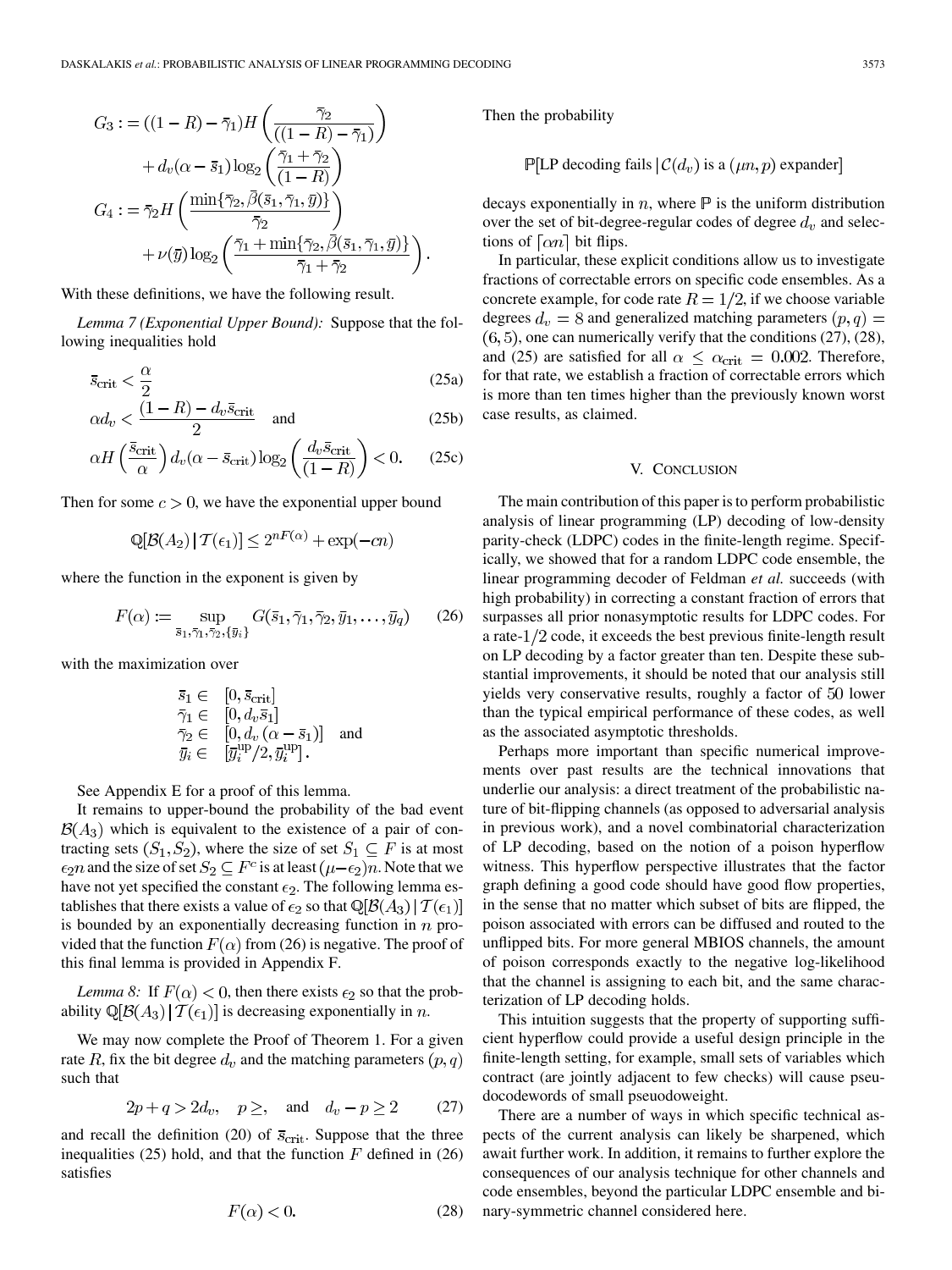## **APPENDIX**

# *A. Proof of Proposition 1*

One direction of the claim is immediate: given the weights  $\tau'_{ij}$  of any hyperflow, they must satisfy condition (6b) by definition, and moreover it is easy to see that condition (6a) will be automatically satisfied. In the other direction, we transform the edge weights  $\tau_{ij}$  to new weights  $\tau'_{ij}$  that satisfy the hyperflow constraints. For each check  $j$  separately, we replace the weights  $\tau_{ij}$  on the adjacent edges with new weights that satisfy the hyperflow constraints and, at the same time, do not violate any of the constraints in condition (6b). Consider a check  $j$  and order the weights on the adjacent edges in increasing order. Assuming that the check has degree  $d(j)$ , consider the following cases.

**Case I:**  $0 \leq \tau_{1j} \leq \tau_{2j} \cdots \leq \tau_{d(j)j}$ . In this case, set for all  $i$ . The new weights are clearly hyperflow weights and, moreover, it is not hard to verify that none of the conditions (6b) are violated by the transformation.

**Case II:**  $\tau_{1i} \leq 0 \leq \tau_{2i} \cdots \leq \tau_{d(i)i}$ . Set and  $\tau'_{i'j} = \mathcal{P}_j, \forall i' \in N(j) \setminus \{1\}.$  This is a hyperflow weight assignment by construction. Observe, also, that none of the conditions (6b) for the variables in  $N(j)$  are violated by this transformation: indeed, for each variable  $k \in N(j)$ , we have that  $\tau_{kj} \geq -\tau_{1j}$  since the weights  $\tau_{ij}$  satisfy (6a); therefore, setting  $\tau_{ki}' = -\tau_{1j}$  only makes the sum of the edges adjacent to variable  $k$  smaller, and the sum was already satisfying condition (6b) before the transformation.

To conclude the claim, notice that at most one edge adjacent to every check j can have negative weight in assignment  $\tau_{ij}$ ; otherwise, condition (6b) would be violated for that check.  $\Box$ 

## *B. Elementary Bounds on Binomial Coefficients*

For each  $\beta \in (0,1)$ , define the binomial entropy

$$
H(\beta) := -\beta \log_2 \beta - (1 - \beta) \log_2 (1 - \beta)
$$

with  $H(0) = H(1) = 0$  by continuity. We make use of standard asymptotics of binomial coefficients: for all integers  $k$  in the interval  $[0, n]$ , we have

$$
\frac{1}{n}\log\binom{n}{k} = H\left(\frac{k}{n}\right) \pm o(1) \tag{29}
$$

as  $n$  tends to infinity (e.g., see Cover and Thomas [7]).

# *C. Proof of Lemma 5*

Note that conditioned on the event  $\mathcal{T}(\epsilon_1)$ , we are guaranteed that  $\sum_{i=1}^{q} iY_i \leq \overline{v}n$ . Letting  $S_1^*$  be the fixed subset  $\{1, \ldots, s_1\}$ , define the event  $\mathcal{E}(s_1) := \{ |N(S_1^*)| \leq ps_1 + \overline{v}n \}$  and the quantity

$$
P(s_1) := \left(\begin{bmatrix} \alpha n \\ s_1 \end{bmatrix} \right) \mathbb{Q}[\mathcal{E}(s_1)]
$$

Using the nature of the bit-regular random ensemble, we have

$$
P(s_1) \le \binom{\lceil \alpha n \rceil}{s_1} \left( \frac{\lfloor (1-R)n \rfloor}{\lfloor ps_1 + \overline{v} n \rfloor} \right) \left( \frac{\lfloor ps_1 + \overline{v} n \rfloor}{\lfloor (1-R)n \rfloor} \right)^{d_v s_1}
$$

Setting  $\overline{s}_1 = \frac{s_1}{n}$  and using standard bounds on binomial coefficients (29), the quantity  $\frac{1}{n} \log P(s_1)$  is upper-bounded by

$$
\left[\alpha H\left(\frac{\overline{s}_1}{\alpha}\right) + (1 - R)H\left(\frac{p\overline{s}_1 + \overline{v}}{1 - R}\right) + d_v\overline{s}_1 \log_2 \frac{(p\overline{s}_1 + \overline{v})}{(1 - R)} + o(1)\right].
$$

Defining the function f and value  $\bar{s}_{\text{crit}}$  as in the lemma statement, we are guaranteed that  $P(s_1)$  decays exponentially in n for all  $s_1 \in \{\lceil \bar{s}_{\text{crit}} n \rceil + 1, \ldots, \lceil \alpha n \rceil\}$ . To complete the proof of the claim, we claim that  $D(s_1)$  can be upper-bounded by  $P(s_1)$ . Indeed, for  $s_1 \in \{\lceil \overline{s}_{\text{crit}} n \rceil + 1, \ldots, \lceil \alpha n \rceil\}$ , we can either condition on  $\mathcal{E}(s_1)$  or its complement to obtain that  $D(s_1)$ is upper-bounded by

$$
\begin{pmatrix} \lceil \alpha n \rceil \\ s_1 \end{pmatrix} \{ \mathbb{Q}'[\exists (S_1^*, S_2) \in A_2 \text{ s.t. } \mathcal{B}(S_1^*, S_2) \, | \mathcal{E}^c(s_1)] + \mathbb{Q}[\mathcal{E}(s_1)] \}
$$

which is equal to  $P(s_1)$  because, as argued in Section IV-B, conditioned on the event  $\mathcal{E}^c(s_1)$ , there can be no  $S_2$  such that the event  $\mathcal{B}(S_1^*, S_2)$  holds.

# *D. Proof of Lemma 6*

We have the bound

$$
E(\gamma_1, s_1) \leq \left(\begin{bmatrix} \alpha n \\ s_1 \end{bmatrix} \right) \mathbb{Q}[|N(S_1)| = \gamma_1| |S_1| = s_1]
$$

where we have used the fact that the event  $\{ |N(S_1)| = \gamma_1 \}$  is independent of  $\mathcal{T}(\epsilon_1)$  under the probability distribution Q. An exact computation yields that

$$
\frac{1}{n}\log\{\mathbb{Q}[|N(S_1)| = \gamma_1||S_1| = s_1]\}
$$

is upper-bounded by

$$
\frac{1}{n}\log\left\{\left(\frac{\lfloor(1-R)n\rfloor}{\gamma_1}\right)\left(\frac{\gamma_1}{\lfloor(1-R)n\rfloor}\right)^{d_v s_1}\right\}
$$

which is in turn upper-bounded by

$$
\ell(s_1) := \left\{ (1 - R)H\left(\frac{\gamma_1}{\lfloor (1 - R)n \rfloor}\right) + d_v \frac{s_1}{n} \log_2 \left(\frac{\gamma_1}{\lfloor (1 - R)n \rfloor}\right) \right\} + o(1)
$$

where we have used standard bounds on binomial coefficients (29). Overall, we have

$$
\frac{1}{n}\log E(\gamma_1, s_1) \le \alpha H\left(\frac{s_1}{\lceil \alpha n \rceil}\right) + \ell(s_1)
$$
\n
$$
\le \left\{2 + d_v \frac{s_1}{n} \log_2\left(\frac{\gamma_1}{\lfloor (1 - R)n \rfloor}\right)\right\}
$$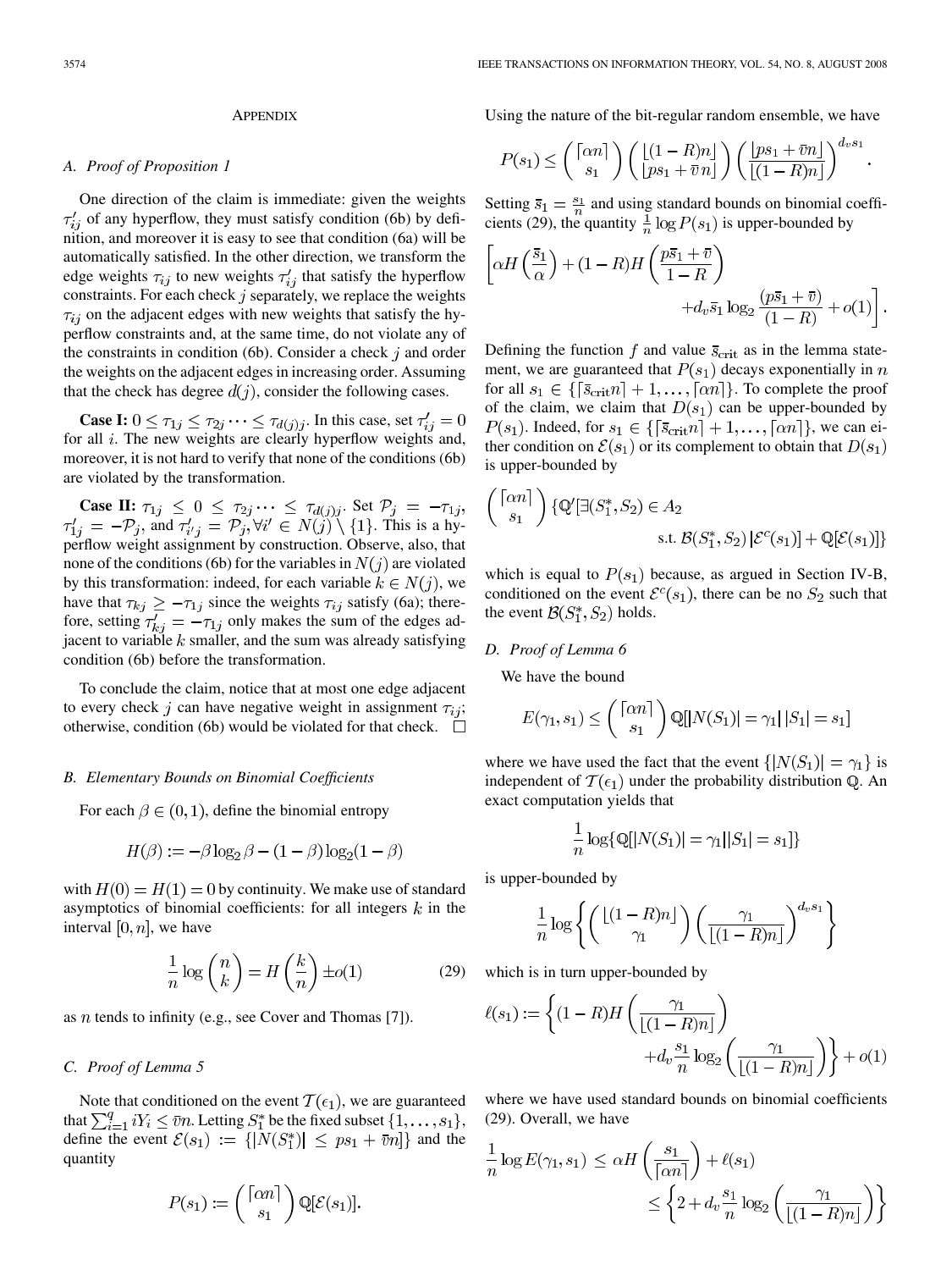since  $\alpha$ ,  $R \in (0,1)$ , and each entropy term remains bounded within  $[0, 1]$ .

Finally, setting  $\bar{s}_1 = s_1/n$  and  $\bar{\gamma}_1 = \gamma_1/n$ , consider the function

$$
g(\overline{\gamma}_1) := 2 + d_v \overline{s}_1 \log_2 \left( \frac{\overline{\gamma}_1}{(1-R)} \right).
$$

We have  $\lim_{\bar{\gamma}_1 \to 0^+} g(\bar{\gamma}_1) = -\infty$ , implying that  $E(\gamma_1, s_1)$  decays exponentially fast in *n* for all  $s_1 \geq \lceil \epsilon_2 n \rceil$  and neighborhood sizes  $\gamma_1 \leq \overline{\gamma}_{\rm crit}(\epsilon_2)n$ , where  $\overline{\gamma}_{\rm crit}(\cdot)$  is defined as in the statement of the lemma.

# *E. Proof of Lemma 7*

We begin by proving the following lemma, which provides an upper bound on the quantity  $E(\gamma_1, s_1)$ .

*Lemma 9 (Lower Regime):* If the three conditions (25) hold, then, for all  $s_1 \in \{\lceil \epsilon_2 n \rceil, \ldots, \lceil \bar{s}_{\text{crit}} n \rceil\}$  and  $\gamma_1 \geq \bar{\gamma}_{\text{crit}}(\epsilon_2)n$ , there exists some  $\gamma_2^* = \gamma_2^*(\bar{s}_{\text{crit}}, \epsilon_2) > 0$  such that

$$
\frac{1}{n}\log E(s_1,\gamma_1) \le \sum_{k=1}^3 \min\{0,T_k(s_1,\gamma_1)\} + T_4(s_1,\gamma_1) + o(1)
$$

where

$$
T_1 = \frac{1}{n} \log \left( \frac{(1 - R)n}{\gamma_1} \right) + \frac{1}{n} \log \left( \frac{\gamma_1}{(1 - R)n} \right)^{d_v s_1}
$$
  
\n
$$
T_2 = \frac{1}{n} \log \left( \frac{(1 - R)n - \gamma_1}{\gamma_2} \right)
$$
  
\n
$$
+ \frac{1}{n} \log \left( \frac{\gamma_2 + \gamma_1}{(1 - R)n} \right)^{(\alpha n - s_1) d_v}
$$
  
\n
$$
T_3 = \frac{1}{n} \log \left( \frac{\gamma_2}{\min \{ \beta(s_1, \gamma_1, y), \gamma_2 \}} \right)
$$
  
\n
$$
+ \frac{1}{n} \log \left( \frac{\gamma_1 + \min \{ \gamma_2, \beta(s_1, \gamma_1, y) \}}{\gamma_1 + \gamma_2} \right)^{\nu(y)}
$$
  
\n
$$
T_4 = \max_{\gamma_2 \in \Gamma} \max_{y_i \in \mathcal{Y}_i} \left[ \sum_{i=1}^q \frac{1}{n} \log \left( \frac{\lceil \bar{y}_i^{\text{up}} n \rceil}{y_i} \right) \right]
$$

where

$$
\Gamma := \{ \lceil \gamma_2^* n \rceil, \lceil \gamma_2^* n \rceil + 1, \dots, d_v (\alpha n - s_1) \}
$$
  

$$
\mathcal{Y}_i := \left\{ \left\lfloor \frac{\bar{y}_i^{\text{up}} n}{2} \right\rfloor, \dots, \lceil \bar{y}_i^{\text{up}} n \rceil \right\}, \text{ for } i = 1, \dots, q.
$$

*Proof:* We begin with the decomposition

$$
E(s_1, \gamma_1) = \left(\begin{bmatrix} \alpha n \\ s_1 \end{bmatrix}\right)^{d_v \lceil \alpha n \rceil - s_1} U_1(\gamma_1, \gamma_2) U_2(\gamma_1, \gamma_2) \quad (30)
$$

where

$$
U_1(\gamma_1, \gamma_2) := BBQ'[\exists S_2 \text{ with } (S_1, S_2) \in A_2
$$
  
s.t.  $\mathcal{B}(S_1, S_2) | |N(S_1)| = \gamma_1$ ,  

$$
|N(F) \backslash N(S_1)| = \gamma_2, |S_1| = s_1],
$$
  

$$
U_2(\gamma_1, \gamma_2) := BBQ'[|N(S_1)| = \gamma_1,
$$
  

$$
|N(F) \backslash N(S_1)| = \gamma_2 | |S_1| = s_1]
$$

and recall that  $\mathbb{Q}'$  is the distribution  $\mathbb Q$  conditioned on the event  $\mathcal{T}(\epsilon_1)$ . We now require a lemma that allows us to restrict appropriately the range of summation over to values of  $\gamma_2$  that scale linearly in  $n$ .

*Lemma 10:*  $(\gamma_2 \text{ small})$ : The conditions of Lemma 9 imply that there exists some value  $\gamma_2^* = \gamma_2^*(\bar{s}_{\text{crit}}) > 0$  for which the quantity

$$
G(s_1, \gamma_1) := \left(\begin{bmatrix} \alpha n \\ s_1 \end{bmatrix} \right) \sum_{\gamma_2=1}^{\lfloor \gamma_2 * n \rfloor} U_1(\gamma_1, \gamma_2) U_2(\gamma_1, \gamma_2) \quad (32)
$$

decays exponentially in *n* for any  $s_1, \gamma_1$  that satisfy  $\lceil \epsilon_2 n \rceil \leq$  $s_1 \leq \lceil \bar{s}_{\text{crit}} n \rceil$  and  $\gamma_1 \geq \bar{\gamma}_{\text{crit}}(\epsilon_2) n$ .

*Proof:* The proof is similar in spirit to the Proof of Lemma 6. Taking a term in the summation (30), we can bound it as follows:

$$
B(s_1, \gamma_1, \gamma_2) := \begin{pmatrix} \lceil \alpha n \rceil \\ s_1 \end{pmatrix} U_1(\gamma_1, \gamma_2) U_2(\gamma_1, \gamma_2)
$$
  

$$
\leq \begin{pmatrix} \lceil \alpha n \rceil \\ s_1 \end{pmatrix} U_2(\gamma_1, \gamma_2)
$$

which is upper-bounded by

$$
\begin{pmatrix} \lceil \alpha n \rceil \\ s_1 \end{pmatrix} \mathcal{Q}'[|N(F)\backslash N(S_1)| = \gamma_2 | |N(S_1)| = \gamma_1, |S_1| = s_1].
$$

Note that  $\mathbb{Q}'$  term is upper-bounded by

$$
\left( \frac{\lfloor (1-R)n \rfloor - \gamma_1}{\gamma_2} \right) \left( \frac{\gamma_2 + \gamma_1}{\lfloor (1-R)n \rfloor} \right)^{(\lceil \alpha n \rceil - s_1)d_v} \tag{33}
$$

so that  $\frac{1}{n} \log_2 B(s_1, \gamma_1, \gamma_2) \leq \sum_{i=1}^3 C_i(s_1, \gamma_1, \gamma_2) + o(1)$ , where

$$
C_1 = \alpha H \left(\frac{s_1/n}{\alpha}\right)
$$
  
\n
$$
C_2 = H \left(\frac{\gamma_2/n}{(1-R) - \gamma_1/n}\right)
$$
  
\n
$$
C_3 = d_v \left(\alpha - \frac{s_1}{n}\right) \log_2 \left(\frac{\gamma_2/n + \gamma_1/n}{(1-R)}\right).
$$

Using conditions (25), since  $\bar{s}_{\rm crit} < \frac{\alpha}{2}$ , the term  $C_1$  is increasing in  $s_1/n$ . Moreover, since  $\alpha d_v < \frac{(1-n)-a_v s_{\text{crit}}}{2}$ , second entropy term is the term  $C_2$  increasing in  $\gamma_1$ . Finally, the term  $C_3$  is increasing in  $s_1/n$  and in  $\gamma_1/n$ .

Consequently,  $\frac{1}{n} \log_2 B(s_1, \gamma_1, \gamma_2)$  is upper-bounded by the function

$$
b(\gamma) := \alpha H\left(\frac{\overline{s}_{\text{crit}}}{\alpha}\right) + H\left(\frac{\gamma}{(1-R) - d_v \overline{s}_{\text{crit}}}\right) + d_v(\alpha - \overline{s}_{\text{crit}}) \log_2\left(\frac{\gamma + d_v \overline{s}_{\text{crit}}}{(1-R)}\right).
$$

Note that  $\lim_{\gamma\to 0} b(\gamma) < 0$  follows from the third condition in the series (25). The remainder of the proof is entirely analogous to that of Lemma 6.  $\Box$ 

By Lemma 10, it suffices to provide upper bounds for the terms  $B(s_1, \gamma_1, \gamma_2)$  for  $s_1 \in \{ \lceil \epsilon_2 n \rceil, \ldots, \lceil \bar{s}_{\text{crit}} n \rceil \},\$  $\gamma_1 \geq \overline{\gamma}_{\rm crit}(\epsilon_2)n$ , and  $\gamma_2 \geq \gamma_2^*n$ . Recall the bound (33) on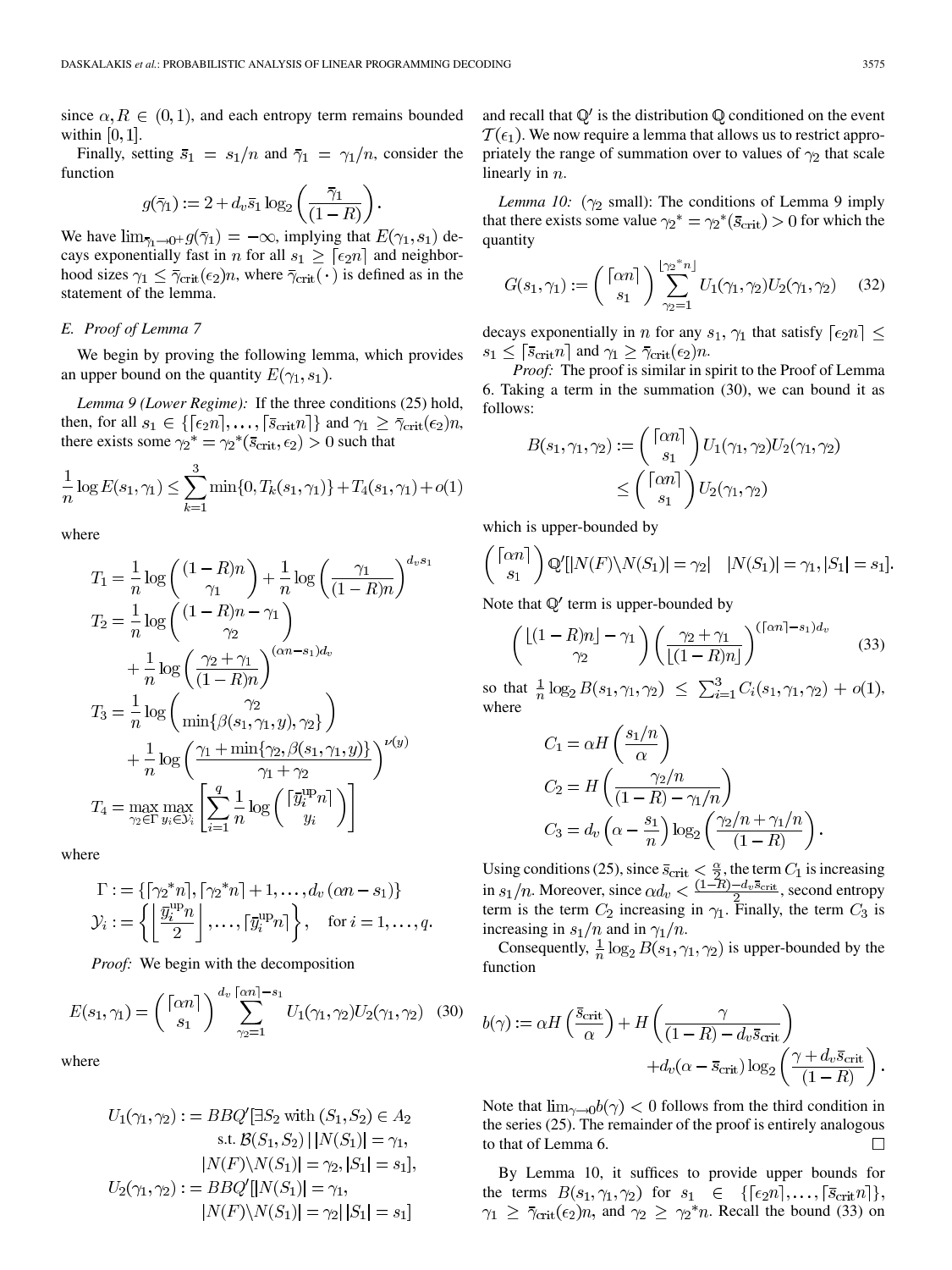$\mathbb{Q}'[|N(F)\setminus N(S_1)| = \gamma_2 | |N(S_1)| = \gamma_1, |S_1| = s_1].$  Similarly, recall from Appendix D that  $\mathbb{Q}'[|N(S_1)| = \gamma_1 |S_1| = s_1]$ is upper-bounded by

$$
\left(\frac{\lfloor (1-R)n \rfloor}{\gamma_1}\right) \left(\frac{\gamma_1}{\lfloor (1-R)n \rfloor}\right)^{d_v s_1}.
$$

Recalling the notation  $S_1^*$  for the fixed set  $\{1, \ldots, s_1\}$ , he only missing piece is an upper bound on

$$
\mathbb{Q}'[\exists (S_1^*, S_2) \in A_2 \text{ s.t.} \mathcal{B}(S_1^*, S_2)|
$$
  

$$
N(S_1^*)| = \gamma_1, |N(F) \setminus N(S_1^*)| = \gamma_2].
$$

Recall that  $\mathbb{Q}'$  is the conditional probability given the event  $\{T(\epsilon_1)\}\.$  In this space, every set  $S_2 \in F^c(q)$  corresponds to a request vector  $y \in \prod_{i=1}^{q} \{0, \ldots, \lceil \bar{y}_i^{\text{up}} n \rceil \}$ . Moreover, for a set  $S_2 \in F^c(q)$  and its corresponding request vector y, the event  $\mathcal{B}(S_1^*, S_2)$  is equivalent to the following condition being satisfied:

$$
\mathcal{B}(S_1^*, S_2) \Leftrightarrow |(N(S_2) \cap N(F)) - N(S_1^*)| \le \beta(s_1, \gamma_1, y).
$$

Therefore, a union bound over all the possible choices of sets  $S_2$  (shown at the bottom of the page) gives the upper bound for the probability of interest, where  $\lambda(y_1,\ldots,y_q,\gamma_1,\gamma_2)$  is the probability, under the distribution  $\mathbb{Q}'$  of the event

$$
\{ |(N(S_2) \cap N(F)) \setminus N(S_1^*)| \leq \beta(s_1, \gamma_1, r) | |N(S_1)| = \gamma_1, |N(F) \setminus N(S_1^*)| = \gamma_2 \}
$$

where  $S_2$  corresponds to request vector  $y$ .

In order to complete the proof, we need a final observation.

*Lemma 11:* For all  $i = 1, ..., q$ , if  $\{y_j\}_{j \neq i}, \gamma_1, \gamma_2$  are fixed, then the function  $\Lambda(y_1, y_2, \dots, y_{\text{max}}^y, \gamma_1, \gamma_2)$  is increasing in the scalar variable  $y_i \in \{1, 2, \ldots, \lfloor \frac{y_1 - n}{2} \rfloor \}.$ 

*Proof:* Clearly  $\binom{|y_i - n|}{n}$  is increasing for

$$
y_i \in \left\{1, \ldots, \left\lfloor \frac{\bar{y}_1^{\text{up}} n}{2} \right\rfloor \right\}.
$$

Therefore, it is enough to establish that the probability  $\lambda(y_1,\ldots,y_q,\gamma_1,\gamma_2)$  is increasing for

$$
y_i \in \left\{1, \ldots, \left\lfloor \frac{\bar{y}_1^{\text{up}} n}{2} \right\rfloor \right\}.
$$

This fact follows from the same coupling argument used in Section IV-A: for a variable  $j \in F^c$ , the number of requests  $X_i$ and the size of the intersection  $|N(j) \cap N(F)|$  are positively correlated. Therefore, increasing the number of edges can only increase the probability  $\lambda(y_1,\ldots,y_q,\gamma_1,\gamma_2)$  of the bad event  $\mathcal{B}(S_1, S_2)$ .  $\Box$ 

Using Lemma 11, we can now conclude the Proof of Lemma 9. Denote by  $\mathcal{Y}_i := \{ \left[ \frac{y_1 - \mu}{2} \right], \dots, \left[ \bar{y}_1^{\text{up}} n \right] \}$ , we have that is upper-bounded by

$$
\max_{y_i \in \mathcal{Y}_i} \left\{ \sum_{i=1}^q \frac{1}{n} \log \left( \frac{\lceil \bar{y}_i^{\text{up}} n \rceil}{y_i} \right) + \frac{1}{n} \log \lambda(y_1, \dots, y_q, \gamma_1, \gamma_2) \right\}.
$$

By union bound, the quantity  $\frac{1}{n} \log \lambda(y_1, \ldots, y_q, \gamma_1, \gamma_2)$  is upper-bounded by

$$
\frac{1}{n}\log\left\{\left(\frac{\gamma_2}{\min\{\beta(s_1,\gamma_1,r),\gamma_2\}}\right) \times \left(\frac{\gamma_1+\min\{\beta(s_1,\gamma_1,r),\gamma_2\}}{\gamma_1+\gamma_2}\right)^{\nu(r)}\right\}.
$$

Putting everything together yields the claim of Lemma 9.  $\Box$ 

Based on the preceding analysis, we can now complete our Proof of Lemma 7. Indeed, using Lemmas 5, 6, and 9 we can upper-bound  $\frac{1}{n} \log \mathbb{Q}[\mathcal{B}(A_2)|\mathcal{T}(\epsilon_1)]$ . In this upper bound, all the relevant quantities (i.e.,  $s_1, \gamma_1, \gamma_2, y_1, y_2, \dots, y_q$ ) scale linearly with  $n$ . Therefore, standard bounds on binomial coefficients (29) lead to the claimed form of  $F$ .

# *F. Proof of Lemma 8*

The last thing we need to do is bound the probability of the bad event  $\mathbb{Q}'[\mathcal{B}(A_3)]$  (S<sub>1</sub> small, S<sub>2</sub> large). As usual, we do a union bound over  $S_1$  sets of various sizes contracting. Define

$$
D'(s_1) = \begin{pmatrix} \lceil \alpha n \rceil \\ s_1 \end{pmatrix} \mathbb{Q}'[\exists S_2 \subseteq F^c(q) \text{ with } (S_1, S_2) \in A_3
$$
  
s.t.  $\mathcal{B}(S_1, S_2) | S_1 \text{ is some fixed set of size } s_1]$ 

and therefore

$$
\mathbb{Q}'[\mathcal{B}(A_3)] \le \sum_{s_1=1}^{\lfloor \epsilon_2 n \rfloor} D'(s_1).
$$

Intuitively, it should be clear that this is the easiest regime, because handling requests from  $S_1$  is always harder compared to requests from  $S_2$  (because variables in  $S_2$  have fewer requests). We will make  $\epsilon_2$  small enough so that the requests from  $S_1$ are completely covered from the neighborhood of  $S_2$  (which is always larger than a linear fraction). The function we obtain is strictly dominated by  $F(\alpha)$  for sufficiently small  $\epsilon_2$ , as one would expect, since  $F(\alpha)$  is satisfying the requests in a harder regime. We make a formal argument using continuity to establish this fact.

$$
\sum_{y_1=0}^{\lceil \bar{y}_1^{up} n \rceil} \dots \sum_{y_q=0}^{\lceil \bar{y}_q^{up} n \rceil} \underbrace{\left( \lceil \bar{y}_1^{up} n \rceil \right) \dots \left( \lceil \bar{y}_q^{up} n \rceil \right)}_{\Lambda(y_1, y_2, \dots, y_q, \gamma_1, \gamma_2)} \lambda(y_1, \dots, y_q, \gamma_1, \gamma_2)
$$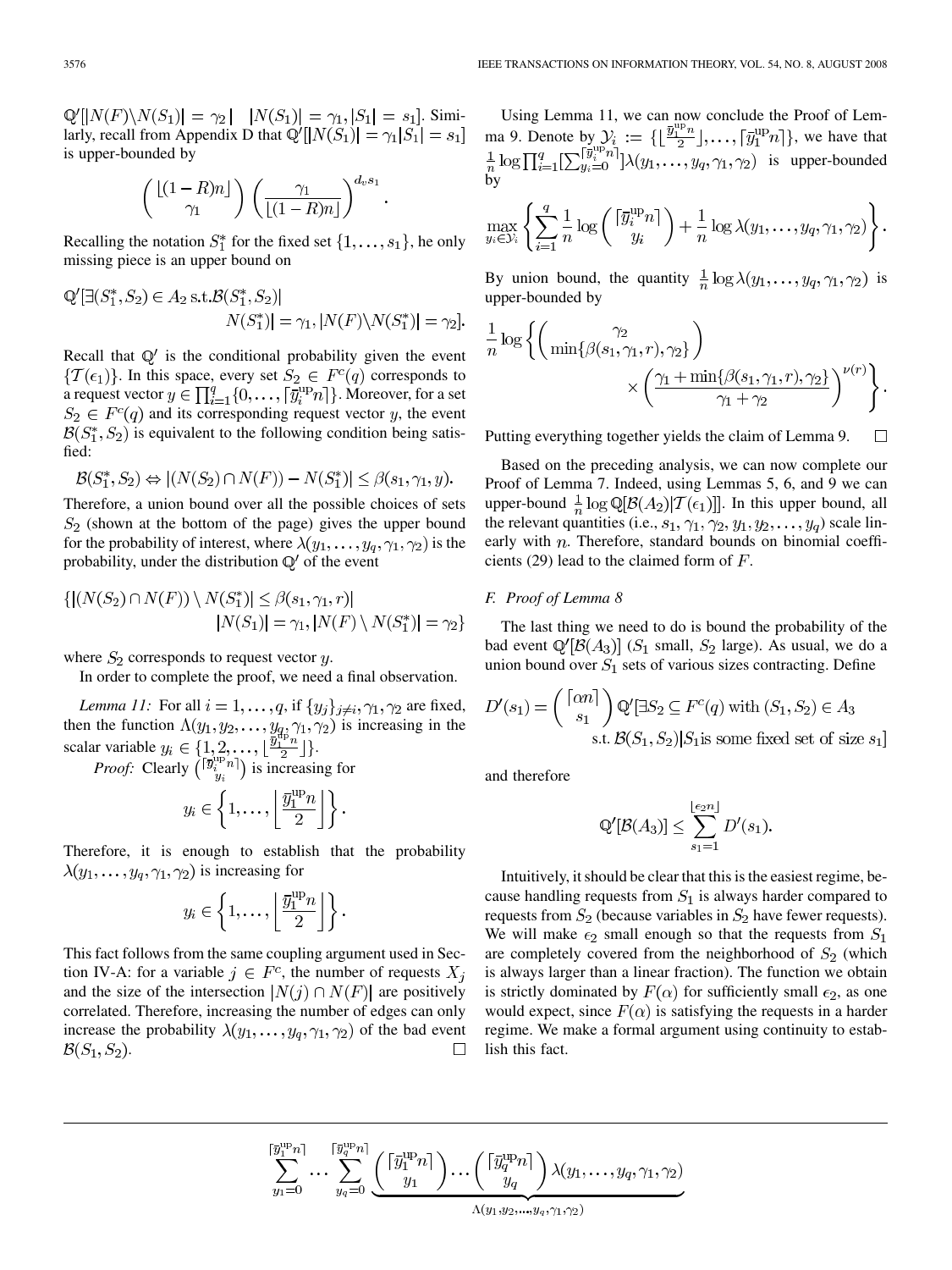For  $\epsilon_2$  sufficiently small, we have that, for all  $s_1 \in$  $\{1,\ldots,|\epsilon_2n|\}$ 

$$
\left(\begin{bmatrix} \alpha n \\ s_1 \end{bmatrix}\right) \le \left(\begin{bmatrix} \alpha n \\ \lfloor \epsilon_2 n \rfloor \end{bmatrix}\right) \le n \left(\alpha H\left(\frac{\epsilon_2}{\alpha}\right) + o(1)\right).
$$

The remainder of the analysis exploits the fact that for  $\epsilon_2$  sufficiently small and any set  $S_2$  of size at least  $\rho n$ , if y is the vector of requests from  $S_2$ , then, with high probability

$$
|N(S_2) \cap (N(F) \setminus N(S_1))| \ge \underbrace{\sum_{i=1}^q iy_i}_{\beta'(e_2, y)} + p\epsilon_2 n.
$$

In words, the neighborhood of set  $S_2$  inside  $N(F) \setminus N(S_1)$  is sufficiently large not only to cover the requests from set  $S_2$  but also from  $S_1$ . We are going to bound the probability of failure, by only allowing  $S_2$  to cover all the requests

$$
Q'[\exists S_2 \subseteq F^c(q) \text{ with } (S_1, S_2) \in A_3
$$
  
s.t.  $\mathcal{B}(S_1, S_2)|S_1$  some fixed set of size  $s_1] \le$   

$$
Q'[\exists S_2 \subseteq F^c(q) \text{ with } (S_1, S_2) \in A_3
$$
  
s.t.  $|N(S_2) \cap (N(F) - N(S_1))| \le$   
 $\beta'(\epsilon_2, y), |S_1 \text{ some fixed set of size } s_1].$ 

By similar analysis as in the Proof of Lemma 9, we obtain  $\frac{1}{n} \log D'(S_1) \leq F'(\alpha, \epsilon_2) + o(1)$ , where

$$
F'(\alpha, \epsilon_2) := \sup_{\bar{\gamma}_2 \in [0, d_v, \alpha]} \sup_{\bar{y}_i \in [\bar{y}_i^{\text{up}}/2, \bar{y}_i^{\text{up}}]} G'(\bar{\gamma}_2, \bar{y}_1, \bar{y}_2, \dots, \bar{y}_q, \epsilon_2)
$$

and the intermediate function

$$
G' = G'(\bar{\gamma}_2, \bar{y}_1, \dots, \bar{y}_q, \epsilon_2)
$$
  
= 
$$
\sum_{i=1}^{2} \min\{0, G'_{i}(\bar{\gamma}_2, \bar{y})\} + G'_{3}(\bar{\gamma}_2, \bar{y})
$$

has terms

$$
G'_1 = ((1 - R) - d_v \epsilon_2) H \left( \frac{\overline{\gamma_2}}{((1 - R) - d_v \epsilon_2)} \right)
$$
  
+ 
$$
d_v(\alpha - \epsilon_2) \log_2 \left( \frac{d_v \epsilon_2 + \overline{\gamma_2}}{(1 - R)} \right)
$$
  

$$
G'_2 = \overline{\gamma_2} H \left( \frac{\min\{\overline{\gamma_2}, \overline{\beta}'(\epsilon_2, \overline{y})\}}{\overline{\gamma_2}} \right)
$$
  
+ 
$$
\nu(\overline{y}) \log_2 \left( \frac{d_v \epsilon_2 + \min\{\overline{\gamma_2}, \overline{\beta}'(\epsilon_2, \overline{y})\}}{d_v \epsilon_2 + \overline{\gamma_2}} \right)
$$
  

$$
G'_3 = \alpha H \left( \frac{\epsilon_2}{\alpha} \right) + \sum_{i=1}^q \overline{y}_i^{\text{up}} H \left( \frac{\overline{y}_i}{\overline{y}_i^{\text{up}}} \right).
$$

Note that

$$
\lim_{\epsilon_2 \to 0} G'(\bar{\gamma}_2, \bar{y}_1, \dots, \bar{y}_q, \epsilon_2)
$$
\n
$$
= \lim_{\bar{s}_1 \to 0, \bar{\gamma}_1 \to 0} G(\bar{s}_1, \bar{\gamma}_1, \bar{\gamma}_2, \bar{y}_1, \dots, \bar{y}_q, \epsilon_2)
$$

where the limit is taken by setting  $\bar{\gamma}_1 = \Theta(\bar{s}_1)$  (which will be true by concentration). Therefore, we have

$$
\lim_{\epsilon_2 \to 0} F'(\alpha, \epsilon_2) \le F(\alpha).
$$

Consequently, if  $F(\alpha) \leq 0$ , it then follows that . By continuity, there exists  $\lim_{\epsilon_2 \to 0} F'(\alpha, \epsilon_2)$  $\lt$ some value  $\epsilon_2 > 0$  such that  $F'(\alpha, \epsilon_2) < 0$ ; for this value of  $\epsilon_2$ , the probability  $\mathbb{Q}[\mathcal{B}(A_3)|\mathcal{T}(\epsilon_1)]$  decreases exponentially in n.

#### ACKNOWLEDGMENT

The authors would like the thank the anonymous referees for their numerous and detailed suggestions that helped to improve this paper.

#### **REFERENCES**

- [1] A. Barg and G. Zémor, "Error exponents of expander codes under linear-complexity decoding," *SIAM J. Discr. Math.*, vol. 17, no. 3, pp. 426–445, 2004.
- [2] E. Berlekamp, R. McEliece, and H. van Tilborg, "On the inherent intractability of certain coding problems," *IEEE Trans. Inf. Theory*, vol. IT-24, no. 3, pp. 384–386, May 1978.
- [3] D. Burshtein and G. Miller, "Expander graph arguments for message-passing algorithms," *IEEE Trans. Inf. Theory*, vol. 48, no. 2, pp. 782–790, Feb. 2002.
- [4] M. Chertkov, "Reducing the error floor," in *Proc. IEEE Information Theory Workshop ITW*, 2007.
- [5] M. Chertkov and M. G. Stepanov, "An Efficient Pseudo-Codeword Search Algorithm for Linear Programming Decoding of LDPC Codes," Los Alamos National Laboratory, Tech. Rep., Sep. 2006 [Online]. Available: arvixxs.IT/0601113
- [6] S. Y. Chung, T. Richardson, and R. Urbanke, "Analysis of sum-product decoding of low-density parity check codes using a Gaussian approximation," *IEEE Trans. Inf. Theory*, vol. 47, no. 2, pp. 657–670, Feb. 2001.
- [7] T. M. Cover and J. A. Thomas*, Elements of Information Theory.*. New York: Wiley, 1991.
- [8] A. G. Dimakis and M. J. Wainwright, "Guessing facets: Improved LP decoding and polytope structure," in *Proc. IEEE Int. Symp. Information Theory*, Seattle, WA, Jul. 2006, pp. 1369–1373.
- [9] S. Draper, J. Yedidia, and Y. Wang, "ML decoding via mixed-integer adaptive linear programming," in *Proc. IEEE Int. Symp. Information Theory*, Nice, France, Jun. 2007, pp. 1656–1660.
- [10] J. Feldman and D. Karger, "Decoding turbo-like codes in polynomial time with provably good error-correcting performing via linear programming," in *Proc. Conf. Foundations of Compyter Science (FOCS)*, Jul. 2002.
- [11] J. Feldman, D. R. Karger, and M. J. Wainwright, "Linear programming-based decoding of turbo-like codes and its relation to iterative approaches," in *Proc. 40th Annu. Allerton Conf. Communication, Control, and Computing*, Monticello, IL, Oct. 2002.
- [12] J. Feldman, T. Malkin, R. A. Servedio, C. Stein, and M. J. Wainwright, "LP decoding corrects a constant fraction of errors," *IEEE Trans. Inf. Theory*, vol. 53, no. l, pp. 82–89, Jan. 2007.
- [13] J. Feldman and C. Stein, "LP decoding achieves capacity," in *Proc. Symp. Discrete Algorithms (SODA'05)*, Jan. 2005.
- [14] J. Feldman, M. J. Wainwright, and D. R. Karger, "Using linear programming to decode binary linear codes," *IEEE Trans. Inf. Theory*, vol. 51, no. 3, pp. 954–972, Mar. 2005.
- [15] R. G. Gallager*, Low-Density Parity Check Codes.*. Cambridge, MA: MIT Press, 1963.
- [16] N. Halabi and G. Even, "Improved bounds on the word error probability of RA(2) codes with linear-programming-based decoding," *IEEE Trans. Inf. Theory*, vol. 51, no. 1, pp. 265–280, Jan. 2005.
- [17] W. Hoeffding, "Probability inequalities for sums of bounded random variables," *J. Amer. Statist. Assoc.*, vol. 58, pp. 13–30, 1963.
- [18] C. A. Kelley and D. Sridhara, "Eigenvalue bounds on pseudocodeword weight of expander codes," *AMC Trans. Adv. Math. of Commun.*, 2007.
- [19] R. Koetter and P. O. Vontobel, "Graph-covers and iterative decoding of finite length codes," in *Proc. 3rd Int. Symp. Turbo Codes*, Sep. 2003.
- [20] F. R. Kschischang, B. J. Frey, and H.-A. Loeliger, "Factor graphs and the sum-product algorithm," *IEEE Trans. Inf. Theory*, vol. 47, no. 2, pp. 498–519, Feb. 2001.
- [21] M. Luby, M. Mitzenmacher, M. A. Shokrollahi, and D. Spielman, "Improved low-density parity check codes using irregular graphs," *IEEE Trans. Inf. Theory*, vol. 47, no. 2, pp. 585–598, Feb. 2001.